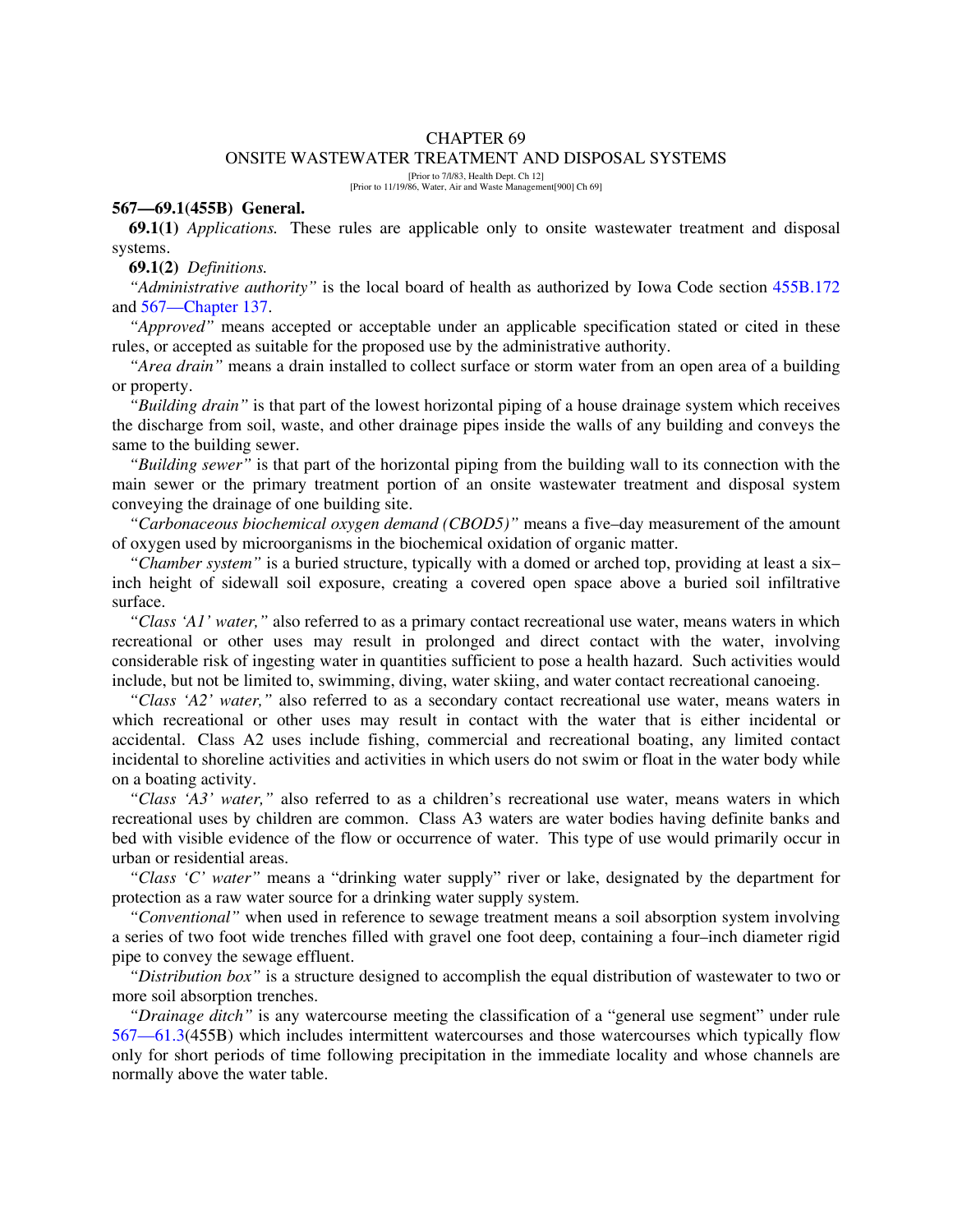*"Drip irrigation"* is a form of subsurface soil absorption using shallow pressure distribution with low– pressure drip emitters.

*"Drop box"* is a structure to divert wastewater flow into a soil absorption trench until the trench is filled to a set level, then allow any additional waste, which is not absorbed by that trench, to flow to the next drop box or soil absorption trench.

*"Dwelling"* means any house or place used or intended to be used by humans as a place of residence.

*"Fill soil"* means clean soil, free of debris or large organic material, which has been mechanically moved onto a site and has been in place for less than one year.

*"Foundation drain"* means that portion of a building drainage system provided to drain groundwater from the outside of the foundation or over or under the basement floor not including any wastewater and not connected to the building drain.

*"Free access filter (open filter)"* means an intermittent sand filter constructed within the natural soil or above the ground surface with access to the distributor pipes and top of the filter media for maintenance and media replacement.

*"Gravel"* means stone screened from river sand or quarried. Concrete aggregate designated as Class II by the department of transportation is acceptable.

*"Gravelless pipe system"* means an absorption system comprised of large diameter (8 and 10 inches) corrugated plastic pipe, perforated with holes on a 120–degree arc centered on the bottom, wrapped in a sheath of geotextile filter wrap and installed level in a trench without gravel bedding or cover.

*"Individual mechanical aerobic wastewater treatment system"* means an individual wastewater treatment and disposal system employing bacterial action which is maintained by the utilization of air or oxygen and includes the aeration plant and equipment and the method of final effluent disposal.

*"Intermittent sand filters"* are beds of granular materials 24 to 36 inches deep underlain by graded gravel and collecting tile. Wastewater is applied intermittently to the surface of the bed through distribution pipes or troughs and the bed is underdrained to collect and discharge the final effluent. Uniform distribution is normally obtained by dosing so as to flood the entire surface of the bed. Filters may be designed to provide free access (open filters), or may be buried in the ground (buried filters or subsurface sand filters).

*"Lake"* means a natural or man–made impoundment of water with more than one acre of water surface area at the high water level.

*"Limiting layer"* means bedrock, seasonally high groundwater level, or any layer of soil with a stabilized percolation rate exceeding 60 minutes for the water to fall one inch.

*"Mound system"* is an alternative aboveground system used to absorb effluents from septic tanks in cases where either seasonally high water table, high bedrock conditions, slowly permeable soils or limited land areas prevent conventional subsurface absorption systems.

*"Onsite wastewater treatment and disposal system"* means all equipment and devices necessary for proper conduction, collection, storage, treatment, and disposal of wastewater from four or fewer dwelling units or other facility serving the equivalent of 15 persons (1,500 gpd) or less. This includes domestic waste whether residential or nonresidential but does not include industrial waste of any flow rate. Included within the scope of this definition are building sewers, septic tanks, subsurface absorption systems, mound systems, sand filters, constructed wetlands and individual mechanical/aerobic wastewater treatment systems.

*"Percolation test"* is a falling water level procedure used to determine the ability of soils to absorb primary treated wastewater. (See Appendix B.)

*"Pond"* means a man–made impoundment of water with a water surface area of one acre or less at the high water level.

*"Primary treatment"* is a unit or system to separate the floating and settleable solids from the wastewater before the partially treated effluent is discharged for secondary treatment.

*"Professional soil analysis"* is an alternative to the percolation test which depends upon a knowledgeable person evaluating the soil factors, such as color, texture, and structure, in order to determine an equivalent percolation rate. Demonstrated training and experience in soil morphology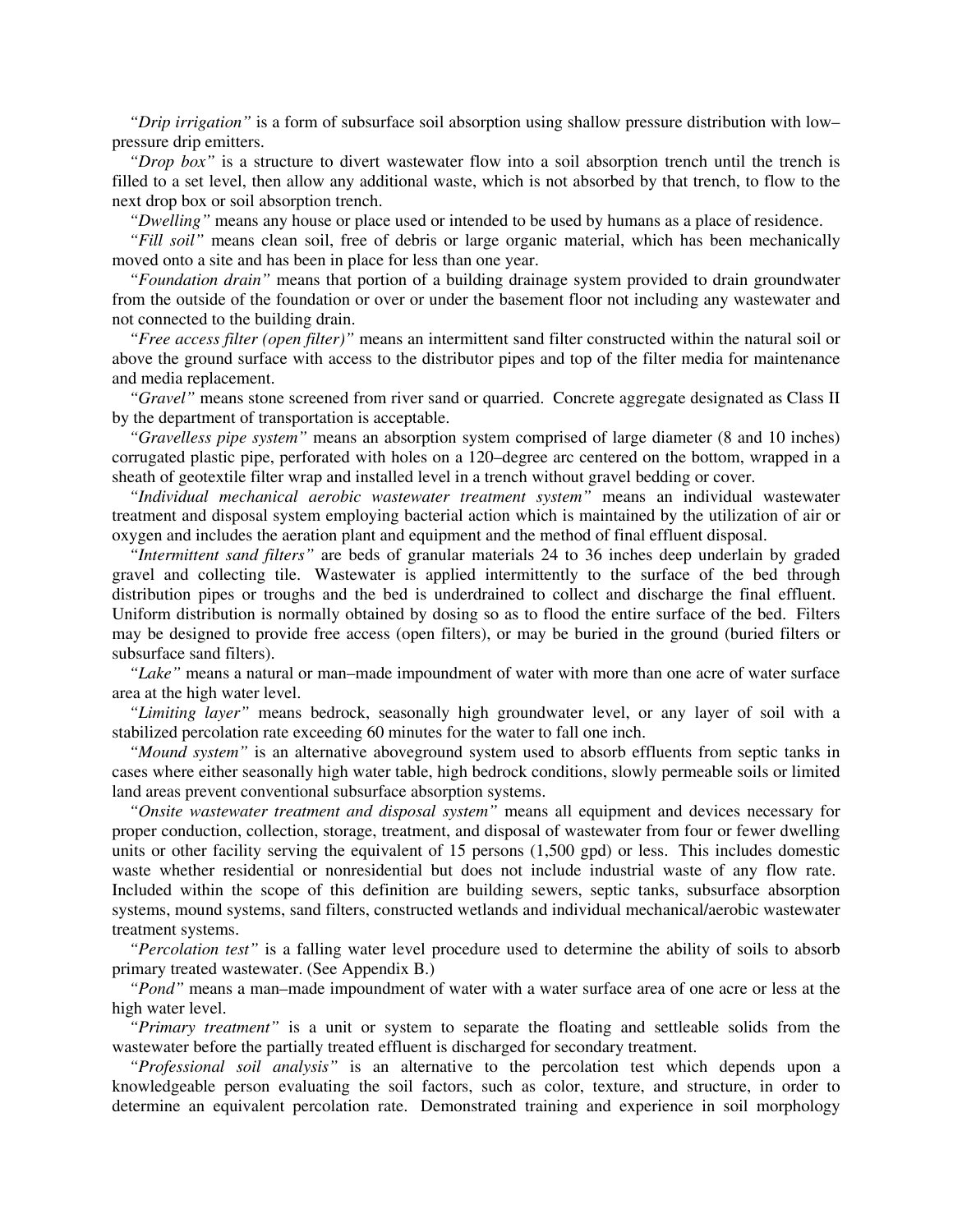(testing absorption qualities of soil by the physical examination of the soil's color, mottling, texture, structure, topography and hillslope position) shall be required to perform a professional soil analysis.

*"Qualified sampler,"* for the purposes of collecting compliance effluent samples required under NPDES General Permit No. 4, means one of the following persons: a DNR staff person, a county environmental health staff person, an Iowa–certified wastewater treatment operator, or an individual who has received training approved by the department to conduct effluent sampling.

*"Roof drain"* is a drain installed to receive water collecting on the surface of a roof and discharging into an area or storm drain system.

*"Secondary treatment system"* is a system which provides biological treatment of the effluent from septic tanks or other primary treatment units to meet minimum effluent standards as required in these rules and NPDES General Permit No. 4. Examples include soil absorption systems, sand filters,mechanical/aerobic systems, or other systems providing equivalent treatment.

*"Septage"* means the liquid contents (including sludge and scum) of a septic tank normally pumped out periodically and transported to another site for disposal.

*"Septic tank"* is a watertight structure into which wastewater is discharged for solids separation and digestion, referred to as part of the closed portion of the treatment system.

*"Sewage wastewater"* is the water–carried waste derived from ordinary living processes.

*"Sludge"* means the digested or partially digested solid material accumulated in a wastewater treatment facility.

*"Stream"* means any watercourse listed as being a "designated use segment" in rule 567—61.3(455B) which includes any watercourse which maintains flow throughout the year or contains sufficient pooled areas during intermittent flow periods to maintain a viable aquatic community of significance.

*"Subsurface absorption system"* is a system of perforated conduits connected to a distribution system, forming a series of subsurface, water–carrying channels into which the primary treated effluent is discharged for direct absorption into the soil (referred to as part of the open portion of the treatment system).

*"Subsurface sand filter"* is a system in which the effluent from the primary treatment unit is discharged into perforated pipes, filtered through a layer of sand, and collected by lower perforated pipes for discharge to the surface or to a subsurface absorption system. A subsurface sand filter is an intermittent sand filter which is placed within the ground and provided with a natural topsoil cover over the crown of the distribution pipes.

*"Wastewater management district"* means an entity organized in accordance with permitting legislation to perform various specific functions such as planning, financing, construction, supervision, repair, maintenance, operation and management of onsite wastewater treatment and disposal systems within a designated area.

**69.1(3)** *General regulations.*

*a. Connections to approved sewer system.*

(1) No onsite wastewater treatment and disposal system shall be installed, repaired, or rehabilitated where a public sanitary sewer is available or where a local ordinance requires connection to a public system. The public sewer may be considered as not available when such public sewer, or any building or any exterior drainage facility connected thereto, is located more than 200 feet from any proposed building or exterior drainage facility on any lot or premises which abuts and is served by such public sewer. Final determination of availability shall be made by the administrative authority.

(2) When a public sanitary sewer becomes available within 200 feet, any building then served by an onsite wastewater treatment and disposal system shall connect to said public sanitary sewer within a time frame or under conditions set by the administrative authority.

(3) When a public sanitary sewer is not available, every building wherein persons reside, congregate or are employed shall be provided with an approved onsite wastewater treatment and disposal system.

(4) If a building is to be connected to an existing onsite wastewater treatment and disposal system, that existing system shall meet the standards of these rules and be appropriately sized.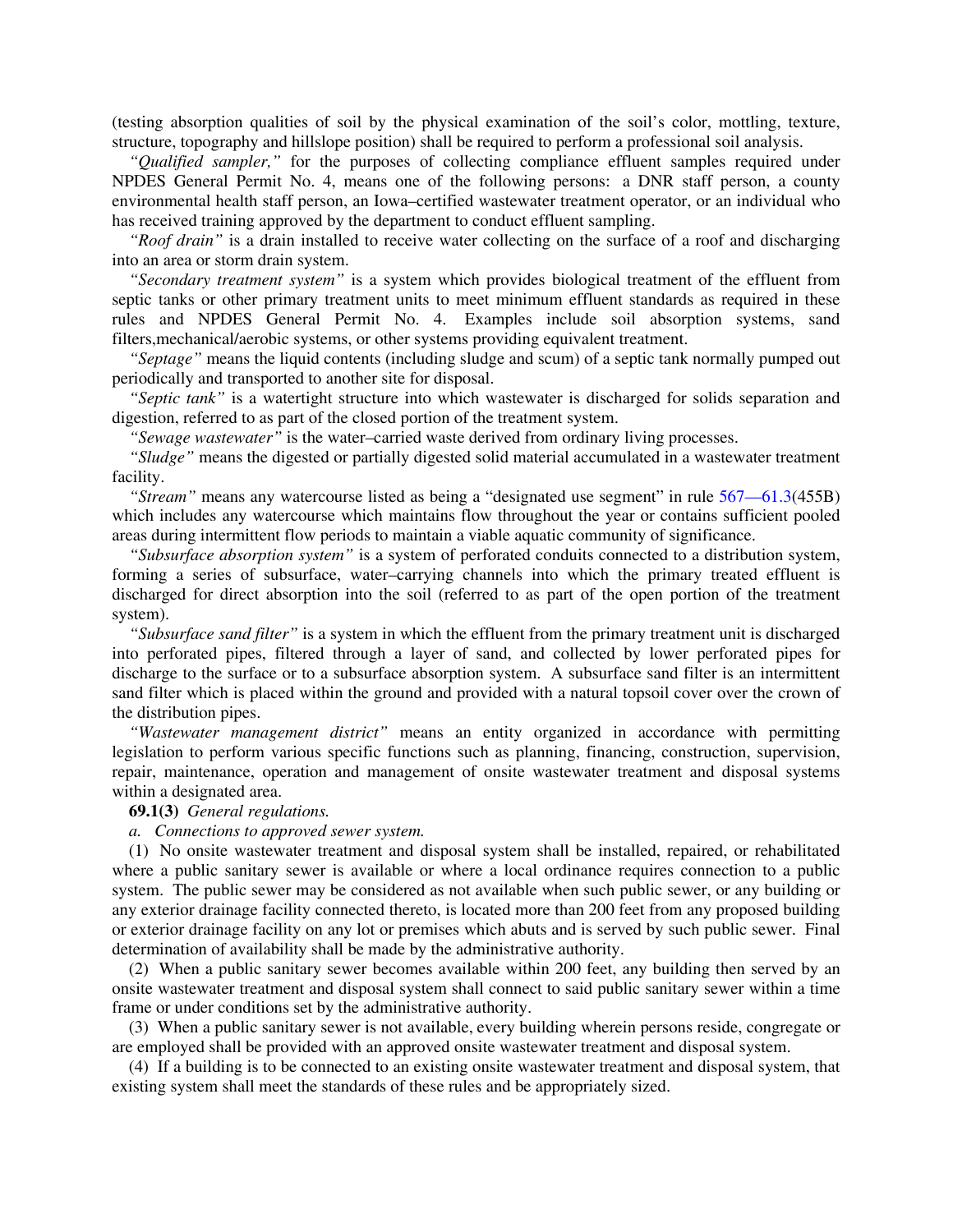*b. Discharge restrictions.* It is prohibited to discharge any wastewater from onsite wastewater treatment and disposal systems (except under an NPDES permit) to any ditch, stream, pond, lake, natural or artificial waterway, county drain tile, surface water drain tile, land drain tile or to the surface of the ground. Under no conditions shall effluent from onsite wastewater treatment and disposal systems be discharged to any abandoned well, agricultural drainage well or sinkhole. Existing discharges to any of the above–listed locations or structures shall be eliminated by constructing a system which is in compliance with the requirements of these rules.

*c. Construction or alteration.* All onsite wastewater treatment and disposal systems constructed or altered after the effective date of these rules (May 13, 1998) shall comply with these requirements. Alteration includes any changes that effect the treatment or disposal of the waste. Repair of existing components that does not change the treatment or disposal would be exempt. However, the discharge restrictions in *"b"* above would always apply.

**69.1(4)** *Permit required.* No onsite wastewater treatment and disposal system shall be installed or altered as described in 69.1(3)*"c,"* until an application for a permit has been submitted and a permit has been issued by the administrative authority. The installation shall be in accordance with these rules.

**69.1(5)** *Site analysis.*

*a. Site evaluation.* A site evaluation shall be conducted prior to issuance of a construction permit. Consideration shall be given, but not be limited to, the impact of the following: topography; drainageways; terraces; floodplain; percent of land slope; location of property lines; location of easements; buried utilities; existing and proposed tile lines; existing, proposed and abandoned water wells; amount of available area for the installation of the system; evidence of unstable ground; alteration (cutting, filling, compacting) of existing soil profile; and soil factors determined from a soil analysis, percolation tests and soil survey maps if available.

*b. Soil survey reports.* During a site analysis and investigation, maximum use should be made of soil survey reports which are available from USDA Natural Resources Conservation Service. A general identification of the percolation potential can be made from soil map units in Iowa. Verification of the soil permeability on the specific site must be performed.

**69.1(6)** *Minimum distances.* All onsite wastewater treatment and disposal systems shall be located in accordance with the minimum distances shown in Table I.

|                                 | <b>TABLE I</b>                  |                                 |  |
|---------------------------------|---------------------------------|---------------------------------|--|
| Minimum Distance in Feet        | Closed Portion of               | Open Portion of                 |  |
| From                            | Treatment System <sup>(1)</sup> | Treatment System <sup>(2)</sup> |  |
| Private water supply well       | 50                              | 100                             |  |
| Public water supply well        | 200                             | 200                             |  |
| Groundwater heat pump           | 50                              | 100                             |  |
| borehole                        |                                 |                                 |  |
| Lake or reservoir               | 50                              | 100                             |  |
| Stream or pond                  | 25                              | 25                              |  |
| Edge of drainage ditch          | 10                              | 10                              |  |
| Dwelling or other structure     | 10                              | 10                              |  |
| Property lines (unless a mutual | 10                              | 10                              |  |
| easement is signed and          |                                 |                                 |  |
| recorded)                       |                                 |                                 |  |
| Other type subsurface treatment | 5                               | 10                              |  |
| system                          |                                 |                                 |  |
| Water lines continually under   | 10                              | 10                              |  |
| pressure                        |                                 |                                 |  |
| Suction water lines             | 50                              | 100                             |  |
| Foundation drains or subsurface | 10                              | 10                              |  |
| tiles                           |                                 |                                 |  |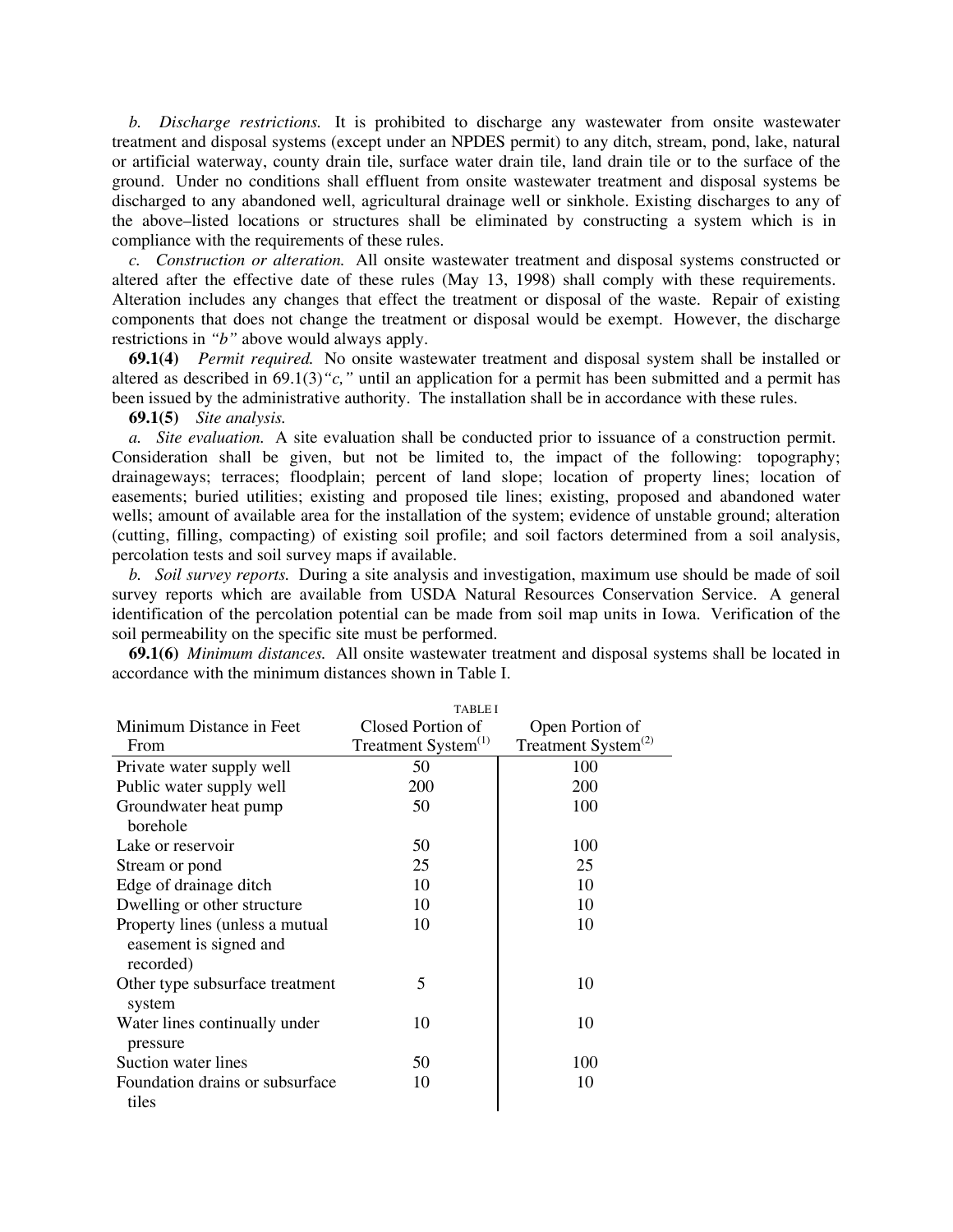$<sup>(1)</sup>$ Includes septic tanks, mechanical aeration tanks and impervious vault toilets.</sup>

 $^{(2)}$ Includes subsurface absorption systems, mound systems, intermittent sand filters, constructed wetlands or waste stabilization ponds.

**567—69.2(455B) Requirements when effluent is discharged into surface water.** All discharges from onsite wastewater treatment and disposal systems which are discharged into any surface water, to the surface of the ground, or into a subsurface drainage tile that discharges to a surface water shall be treated in a manner that will conform with the requirements of NPDES General Permit No. 4 issued by the department of natural resources, as referenced in 567—Chapter 64. Prior to the installation of any system discharging to waters of the state, a notice of intent to be covered by NPDES General Permit No. 4 shall be submitted to the department. Systems covered by this permit must meet all applicable requirements listed in the NPDES permit, including effluent sampling and monitoring.

**567—69.3(455B) Requirements when discharged into the soil.** No septage or wastewater shall be discharged into the soil except in compliance with the requirements contained in these rules.

# **567—69.4(455B) Building sewers.**

**69.4(1)** *Location and construction.* The types of construction and distances as shown in Table II shall be maintained for the protection of water supplies. The distances shall be considered minimum and increased where possible to provide better protection.

| <b>TABLE II</b>                                     |                     |        |
|-----------------------------------------------------|---------------------|--------|
| Sewer Construction                                  | Distance from Well  |        |
|                                                     | <b>Water Supply</b> |        |
|                                                     | Private             | Public |
| 1. Schedule 40 plastic pipe (or SDR 26 or stronger) | 10                  | 25     |
| with                                                |                     |        |
| approved type joints or cast-iron soil pipe (extra  |                     |        |
| heavy or centrifugally cast) with joints of         |                     |        |
| preformed gaskets.                                  |                     |        |
| 2. Sewer pipe installed to remain watertight and    | 50                  | 75     |
| root-proof.                                         |                     |        |

Under no circumstances shall a well suction line pass under a building sewer line.

# **69.4(2)** *Requirements for building sewers.*

*a. Type.* Building sewers used to conduct wastewater from a building to the primary treatment unit of an onsite wastewater treatment and disposal system shall be constructed of Schedule 40 plastic pipe (or SDR 26 or stronger) with solvent–weld or bell–and–gasket type joints, or cast iron with integral bell– and–gasket type joints.

*b. Size.* Such building sewers shall not be less than 4 inches in diameter.

*c. Grade.* Such building sewers shall be laid to the following minimum grades:

4–inch sewer......................................................... 12 inches per 100 feet

6–inch sewer........................................................... 8 inches per 100 feet

**69.4(3)** *Cleanouts.*

*a. Spacing.* A cleanout shall be provided where the building sewer leaves the house and at least every 100 feet allowing rodding downstream.

*b. Change of direction.* An accessible cleanout shall be provided at each change in direction or grade, if the change exceeds 45 degrees.

# **567—69.5(455B) Primary treatment—septic tanks.**

**69.5(1)...** *General requirements.*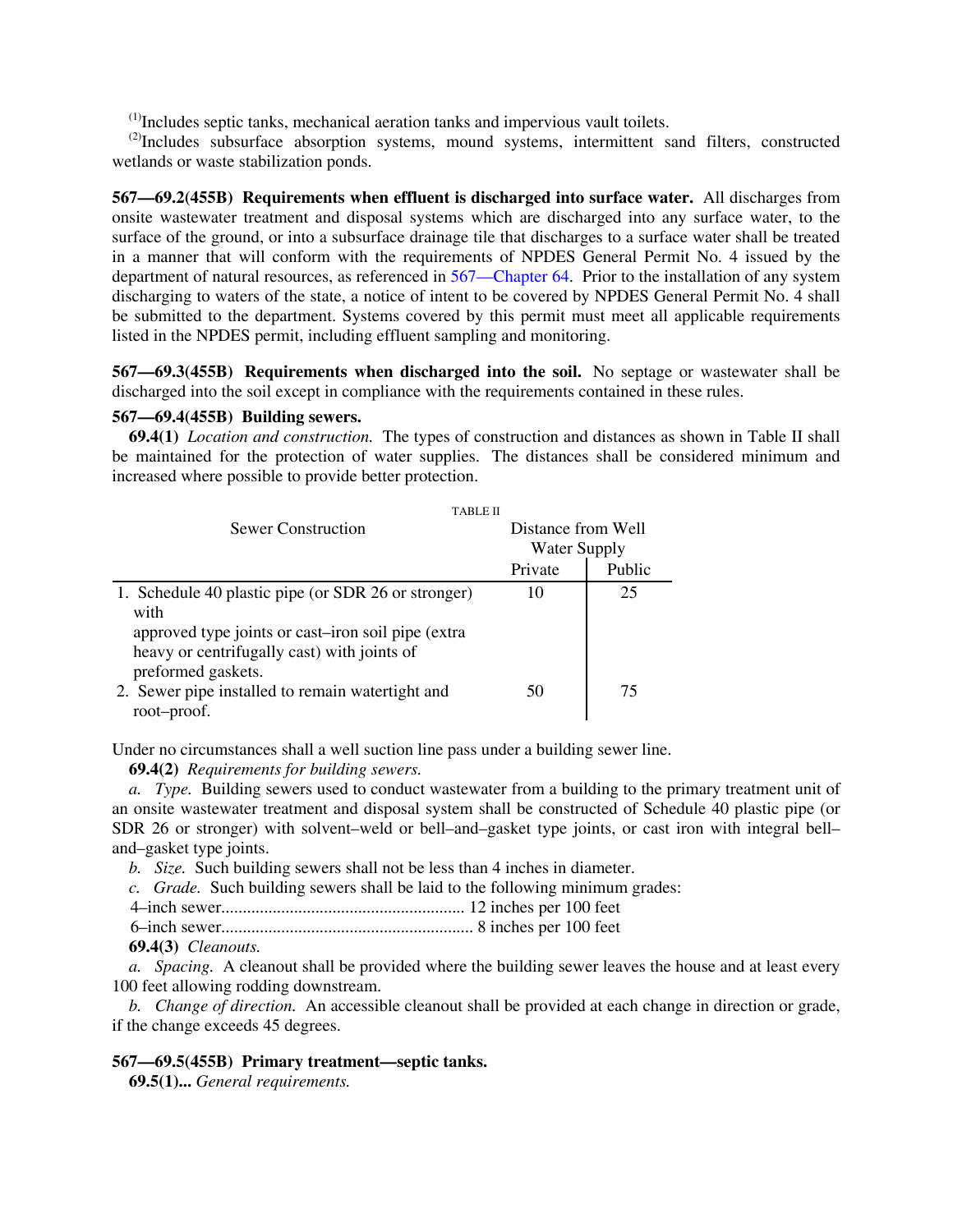*a. Septic tank required.* Every onsite wastewater treatment and disposal system, exceptmechanical– aerobic systems, shall have as a primary treatment unit a septic tank as described in this rule. All wastewater from the facility serviced shall discharge into the septic tank (except as noted in *"d"* below).

*b. Easements.* No septic tank shall be located upon property under ownership different from the ownership of that property or lot upon which the wastewater originates unless easements to that effect are legally recorded and approved by the proper administrative authority.

*c. Effluent discharge requirements.* All septic tank effluent shall discharge into a secondary treatment system in compliance with this rule or other system approved by the administrative authority according to rule 69.18(455B).

*d. Prohibited wastes.* Septic tanks shall not be used for the disposal of chemical wastes or grease in quantities which might be detrimental to the bacterial action in the tank or for the disposal of drainage from roof drains, foundation drains, or area drains.

**69.5(2)...** *Capacity.*

*a.* Minimum capacity. The minimum liquid holding capacity shall be as specified in the following table (capacity may be obtained by using one or more tanks):

| up to and including 3-bedroom homes | $1,000$ gal. |
|-------------------------------------|--------------|
| 4–bedroom homes                     | $1,250$ gal. |
| 5-bedroom homes                     | $1,500$ gal. |
| 6–bedroom homes                     | $1,750$ gal. |

Two hundred fifty gallons of capacity shall be added to each of these tank volumes if a kitchen garbage disposal unit, water softener, or a high volume water use fixture such as a whirlpool bath is to be used.

*b.* Other domestic waste systems. In the event that any installation serves more than a 6–bedroom home or its equivalent, or serves a facility other than a house and serves the equivalent of 15 persons or less (1,500 gal/day), approval of septic tank capacity and design must be obtained from the administrative authority. Minimum septic tank liquid holding volume shall be two times the estimated daily sewage flow.

*c.* For wastewater flow rates for nonresidential and commercial domestic waste applications under 1,500 gal/day, refer to Appendix A.

*d.* Minimum depth. Minimum liquid holding depth in any compartment shall be 40 inches.

*e.* Maximum depth. Maximum liquid holding depth for calculating capacity of the tank shall not exceed 6½ feet.

*f.* Dimensions. The interior length of a septic tank should not be less than 5 feet and shall be at least 1½ times the width (larger length–to–width ratios are preferred). No tank or compartment shall have an inside width of less than 2 feet. The minimum inside diameter of a vertical cylindrical septic tank shall be 5 feet.

**69.5(3)** *Construction details.*

*a. Fill soil.* Any septic tank placed in fill soil shall be placed upon a level, stable base that will not settle.

*b. Compartmentalization.* Every septic tank shall be divided into two compartments as follows (compartmentalization may be obtained by using more than one tank):

(1) The capacity of the influent compartment shall not be less than one–half nor more than two–thirds of the total tank capacity.

(2) The capacity of the effluent compartment shall not be less than one–third nor more than one–half of the total tank capacity.

*c. Inlet/outlet.*The invert of the inlet pipe shall be a minimum of 2 inches and a maximum of 4 inches higher than the invert of the outlet pipe.

*d. Baffles.* Four–inch diameter schedule 40 plastic pipe tees shall be used as inlet and outlet baffles. Inlet tees shall extend at least 6 inches above and 8 inches below the liquid level of the tank. The inlet tee shall extend below the liquid level no more than 20 percent of the liquid depth. The outlet tee shall extend above the liquid level a distance of at least 6 inches and below the liquid level a distance of at least 10 inches but no more than 25 percent of the liquid depth. A minimum clearance between the top of the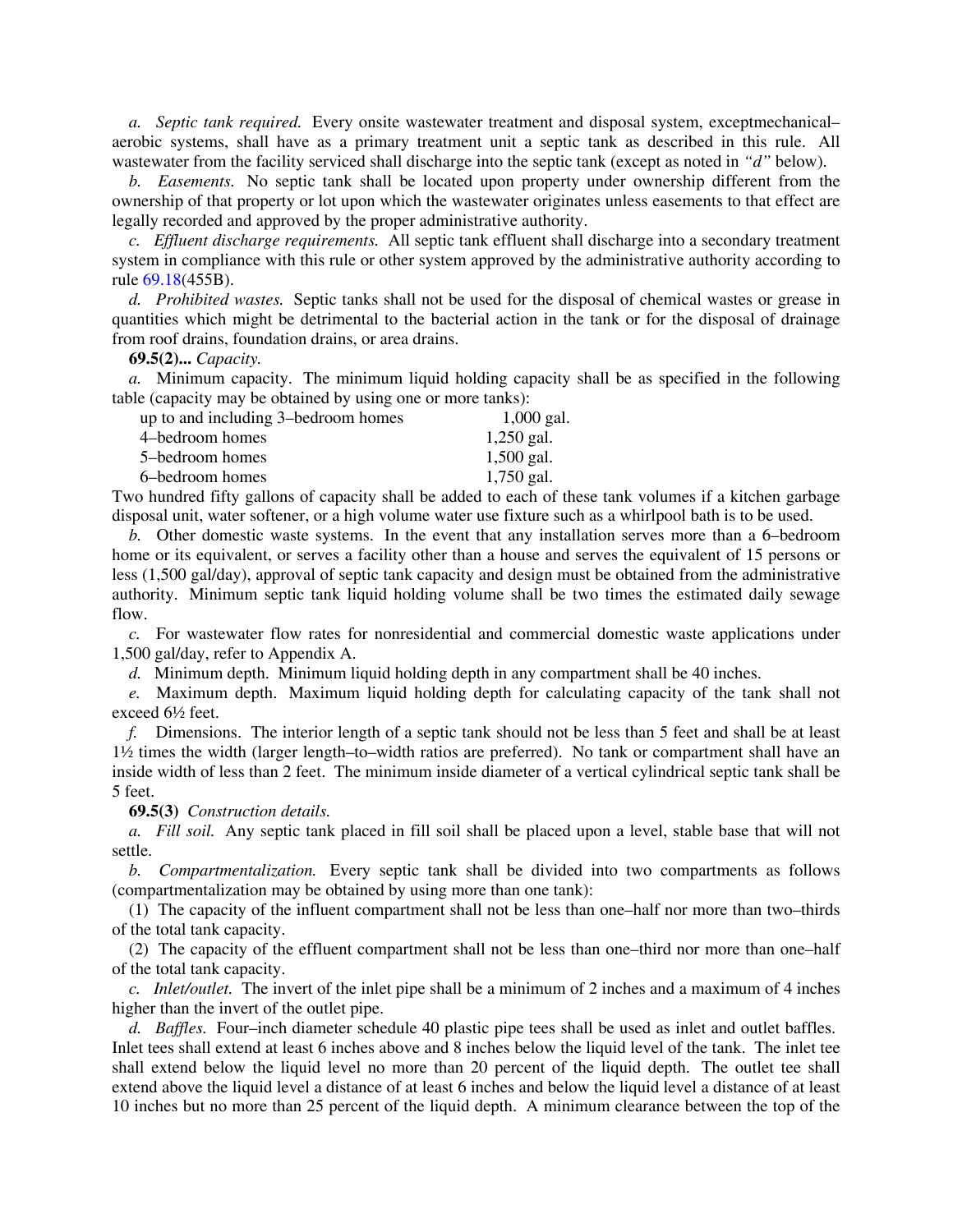inlet and outlet tees and the bottom of the tank lid of 2 inches shall be provided. A horizontal separation of at least 36 inches shall be provided between the inlet baffle and the outlet baffle in each compartment.

A horizontal slot 4 inches by 6 inches, or two suitably spaced 4–inch diameter holes in the tank partition, may be used instead of a tee or baffle, the top of the slot or holes to be located below the water level a distance of one–third the liquid depth. A ventilation hole or slot shall be provided in the partition, at least 8 inches above the liquid level.

*e. Access.* Access must be provided to all parts of septic tanks necessary for adequate inspection, operation, and maintenance.

An access opening shall be provided at each end of the tank over the inlet and outlet. These openings shall be at least 18 inches in the smallest dimension if the tank has no other openings. Alternatively, a single opening at least 24 inches in diameter may be provided at the center of the tank allowing access to both compartments, with two smaller openings at least 6 inches in diameter over both inlet and outlet.

If the top of the tank is to be greater than 12 inches below the finished ground surface, a riser at least 24 inches in diameter must be installed over each manhole of 18 inches in diameter or more to bring the top of the manhole lid to within 6 inches of the finished ground surface.

**69.5(4)** *Construction.*

*a. Materials.* Tanks shall be constructed of poured concrete or plastic resistant to corrosion or decay and designed so that they will not collapse or rupture when subjected to anticipated earth and hydrostatic pressures when the tanks are either full or empty. Metal tanks are prohibited.

*b. Dividers.* Tank divider walls and divider wall supports shall be constructed of heavy, durable plastic, fiberglass, concrete or other similar corrosion–resistant materials approved by the administrative authority.

*c. Inlet and outlet ports.* Inlet and outlet ports of pipe shall be constructed of heavy, durable schedule 40 PVC plastic sanitary tees or other similar approved corrosion–resistant material.

**69.5(5)** *Wall thickness.* Minimum wall thickness for tanks shall conform to the following specifications:

| Poured concrete                               | 6 inches thick   |
|-----------------------------------------------|------------------|
| Poured concrete, reinforced                   | 4 inches thick   |
| Special concrete mix, vibrated and reinforced | 2.5 inches thick |
| Fiberglass or plastic                         | .25 inches thick |

**69.5(6)** *Concrete specifications.* Concrete used in precast septic tank construction shall have a maximum water–to–cement ratio of 0.45. Cement content shall be at least 650 pounds per cubic yard. Minimum compressive strength  $(f_0)$  shall be 4,000 psi (28 Mpa) at 28 days of age. The use of ASTM C150 Type II cement or the addition of silica fume or Class F fly ash is recommended.

**69.5(7)** *Tank bottoms.* Septic tank bottoms shall conform to the specifications set forth for septic tank walls except special mix concrete shall be at least 3 inches thick.

**69.5(8)** *Tank tops.* Concrete or masonry septic tank tops shall be a minimum of 4 inches in thickness and reinforced with 3/8–inch reinforcing rods in a 6–inch grid or equivalent. Fiberglass or plastic tank tops shall be a minimum of 1/4 inch in thickness and shall have reinforcing and be of ribbed construction.

**69.5(9)** *Reinforcing steel placement.* The concrete cover for reinforcing bars, mats, or fabric shall not be less than 1 inch.

**69.5(10)** *Bedding.* Fiberglass or plastic tanks shall be bedded according to manufacturer's specifications. Provisions should be made to prevent flotation when the tanks are empty.

**69.5(11)** *Connecting pipes.*

*a. Minimum diameter.* The pipes connecting septic tanks installed in series and at least the first 5 feet on the effluent side of the last tank shall be a minimum of 4–inch diameter schedule 40 plastic.

*b. Tank connections.* All inlet and outlet connections at the septic tanks shall be made by self–sealing gaskets cast into the concrete or formed into the plastic or fiberglass.

*c. Joints.* All joints in connecting schedule 40 plastic pipe shall be approved plastic pipe connections such as solvent–welded or compression–type gaskets.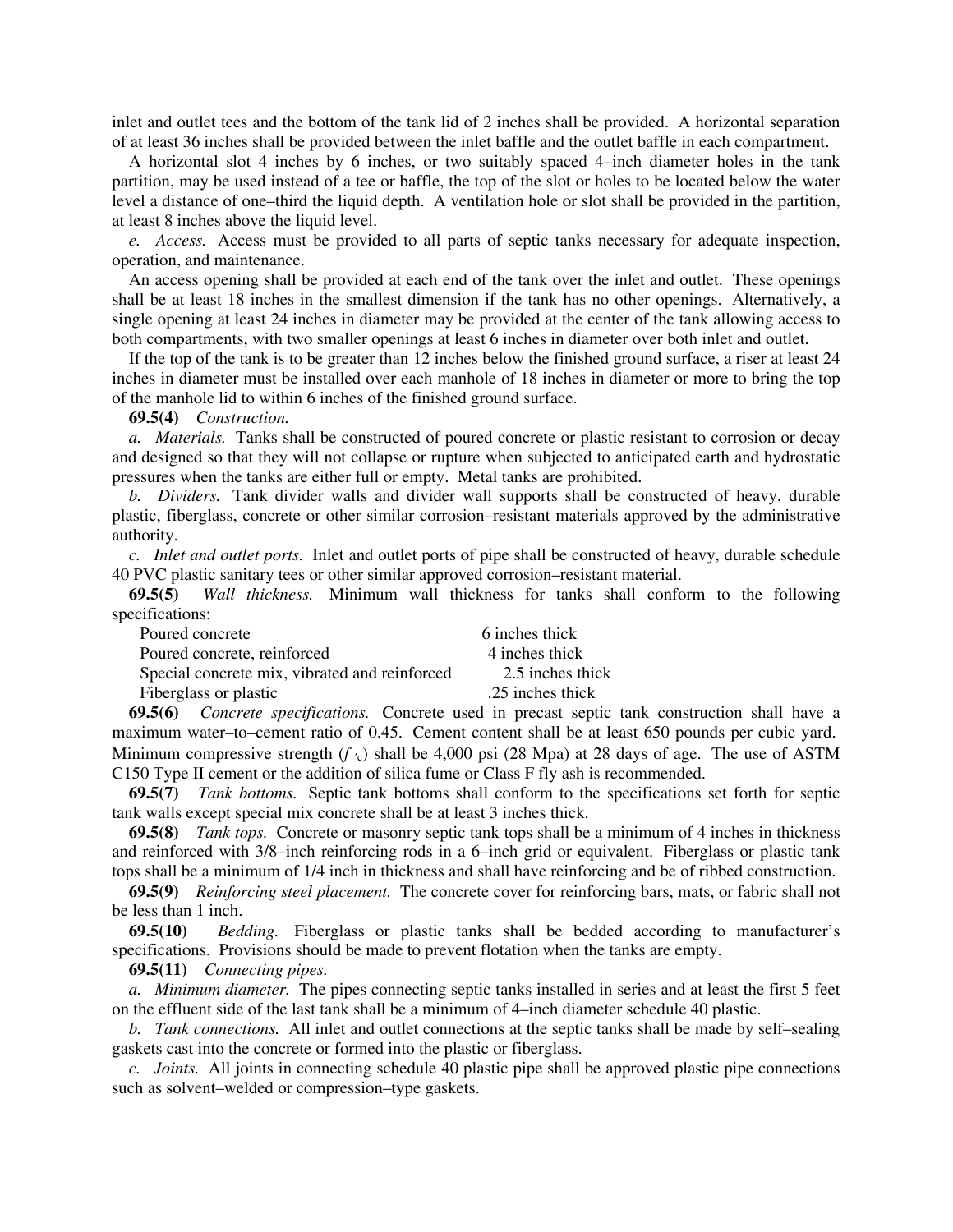*d. Pipe in unstable ground.* Schedule 40 plastic pipe shall be used extending across excavations or unstable ground to at least 2 feet beyond the point where the original ground has not been disturbed in septic tank installations. If the excavation spanned is more than 2 feet, it must be filled with sand or compacted fill to provide a firm bed for the pipe. The first 12 inches of backfill over the pipe shall be applied in thin layers using material free from stones, boulders, large frozen chunks of earth or any similar material that would damage or break the pipe.

**567—69.6(455B) Secondary treatment—subsurface absorption systems.** Soil absorption systems are the best available treatment technology and shall always be used where possible.

**69.6(1)** *General requirements.*

*a. Locations.* All subsurface absorption systems shall be located on the property to maximize the vertical separation distance from the bottom of the absorption trench to the seasonal high groundwater level, bedrock, hardpan or other confining layer, but under no circumstances shall this vertical separation be less than 3 feet.

*b. Soil evaluation.* A percolation test or professional soil analysis is required before any soil absorption system is installed.

(1) Percolation test. The percolation test procedure is outlined in Appendix B.

(2) Alternative analysis. If a professional soil analysis is performed, soil factors such as soil content, color, texture, and structure shall be used to determine a percolation rate.

(3) *Acceptable percolation rate.* An area is deemed suitable for conventional soil absorption if the average percolation test rate is 60 minutes per inch or less and greater than 1 minute per inch. However, if an alternative type system is proposed (e.g., mound), then the percolation test should be extended to determine whether a percolation rate of 120 minutes per inch is achieved.

(4) *Confining layer determination.* An additional test hole 6 feet in depth or to rock, whichever occurs first, shall be provided in the center of the proposed absorption area to determine the location of groundwater, rock formations or other confining layers. This 6–foot test hole may be augered the same size as the percolation test holes or may be made with a soil probe.

*c. Groundwater.* If seasonal high groundwater level is present within 3 feet of the trench bottom final grade and cannot be successfully lowered by subsurface tile drainage, the area shall be classified as unsuitable for the installation of a standard subsurface absorption system. Consult the administrative authority for an acceptable alternative method of wastewater treatment.

*d. Site limitations.* In situations where specific location or site characteristics would appear to prohibit normal installation of a soil absorption system, design modifications may be approved by the administrative authority which could overcome such limitations. Examples of such modifications could be the installation of subsurface drainage, use of shallow or at–grade trenches, use of dual soil treatment areas, mound system or water conservation plans.

*e. Prohibited drainage.* Roof, foundation and storm drains shall not discharge into or upon subsurface absorption systems. Nothing shall enter the subsurface absorption system which does not first pass through the septic tank.

*f. Prohibited construction.* There shall be no construction of any kind, including driveways, covering the septic tank, distribution box or absorption field of an on–site wastewater treatment and disposal system. Vehicle access should be infrequent, primarily limited to vegetation maintenance.

*g. Driveway crossings.* Connecting lines under driveways shall be constructed of schedule 40 plastic pipe or equivalent, and shall be protected from freezing.

*h. Easements.* No wastewater shall be discharged upon any property under ownership different from the ownership of the property or lot upon which it originates unless easements to that effect are legally recorded and approved by the administrative authority.

**69.6(2)** *Trench length requirements.*

*a. Percolation charts.* Table IIIa specifies lineal feet of lateral trenches required in accordance with the results of the standard percolation tests. Tables IIIb and IIIc list optional methods for determining length of lateral trenches or sizing of absorption beds. The alternative option for increased rock usage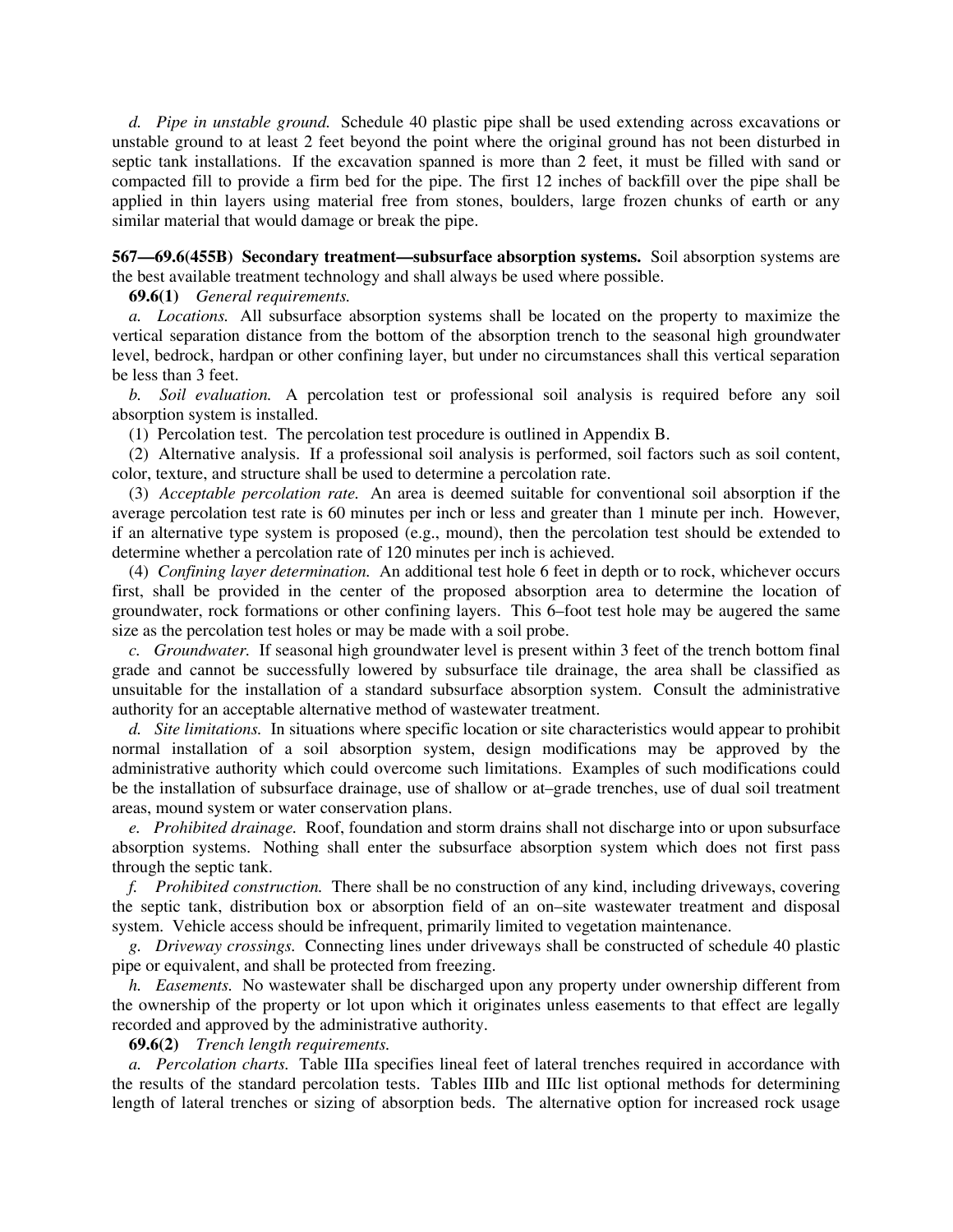(Table IIIb) shall be used only when the size of lots limits the use of trench lengths prescribed in Table IIIa. Absorption beds (Table IIIc) shall not be used except when the lot size limitations preclude the installation of a lateral trench system. Further details concerning limitations of these two alternatives should be obtained from the administrative authority prior to requesting authorization for installation.

*b. Unsuitable absorption.* Conventional subsurface soil absorption trenches shall not be installed in soils that have a percolation rate less than 1 minute per inch or greater than 60 minutes per inch. Plans for an alternative method of wastewater treatment shall be submitted to the administrative authority for approval prior to construction.

|                                                                                       | Table IIIa           |                                     |                |         |              |
|---------------------------------------------------------------------------------------|----------------------|-------------------------------------|----------------|---------|--------------|
|                                                                                       |                      | Soil Absorption System Sizing Chart |                |         |              |
|                                                                                       |                      | (Lineal feet of absorption trench)  |                |         |              |
| Min. Per Inch                                                                         | Two-                 | Three–                              | Four-          | Five-   | $\rm {Six-}$ |
|                                                                                       | Bedroom              | <b>Bedroom</b>                      | <b>Bedroom</b> | Bedroom | Bedroom      |
|                                                                                       | 300 gal/day $^{(1)}$ | 450 gal/day                         | 600            | 750     | 900          |
|                                                                                       |                      |                                     | gal/day        | gal/day | gal/day      |
| $1 - 5^{(2)}$                                                                         | 160                  | 200                                 | 260            | 340     | 400          |
| $6 - 15$                                                                              | <b>200</b>           | 300                                 | 400            | 500     | 600          |
| $16 - 30$                                                                             | 300                  | 400                                 | 500            | 600     | 700          |
| $31 - 45$                                                                             | 400                  | 500                                 | 600            | 800     | 900          |
| $46 - 60$                                                                             | 500                  | 600                                 | 700            | 900     | 1,100        |
| <sup>(1)</sup> For domestic, nonhousehold wastewater flow rates, refer to Appendix A. |                      |                                     |                |         |              |

<sup>(2)</sup>For soils having more than 50 percent of very fine sand by weight, plus fine sand having a particle size range of 0.05 millimeters (sieve size 270) to 0.25 millimeters (sieve size 60), the 16–30 min. per inch values shall be used when gravelless pipe is installed.

|                                  | Table IIIb                                  |
|----------------------------------|---------------------------------------------|
|                                  | Alternative Option for Increased Rock Usage |
|                                  | (Only if necessary)                         |
| Depth of $gravel$ <sup>(1)</sup> | Reduction in trench                         |
| below distribution line          | lengths                                     |
|                                  | as taken from Table                         |
|                                  | Шa                                          |
| 12''                             | 20%                                         |
| 18"                              | 33%                                         |
| 24"                              |                                             |

 $<sup>(1)</sup>$ Total depth of trench must not exceed 36". Soil profile must be consistent with the percolation rate</sup> throughout the depth used. Separation from groundwater and confining layers must be maintained.

|                         | Table IIIc              |                                                             |  |  |
|-------------------------|-------------------------|-------------------------------------------------------------|--|--|
|                         |                         | Alternative Option for Use of Absorption Bed <sup>(1)</sup> |  |  |
| <b>Percolation Rate</b> | Absorption Area/Bedroom | Loading Rate/Day                                            |  |  |
| Min./Inch               | Sq. Ft.                 | Gal./Sq. Ft.                                                |  |  |
| $1 - 5$                 | 300                     |                                                             |  |  |
| $6 - 15$                | 400                     | .375                                                        |  |  |
| $16 - 30$<br>$-1$       | 600                     | .25                                                         |  |  |

(1)Absorption beds may only be used when site space restrictions require and shall not be used when the soil percolation rate exceeds 30 min./inch.

**69.6(3)** *Construction details.* (All soil absorption trenches.)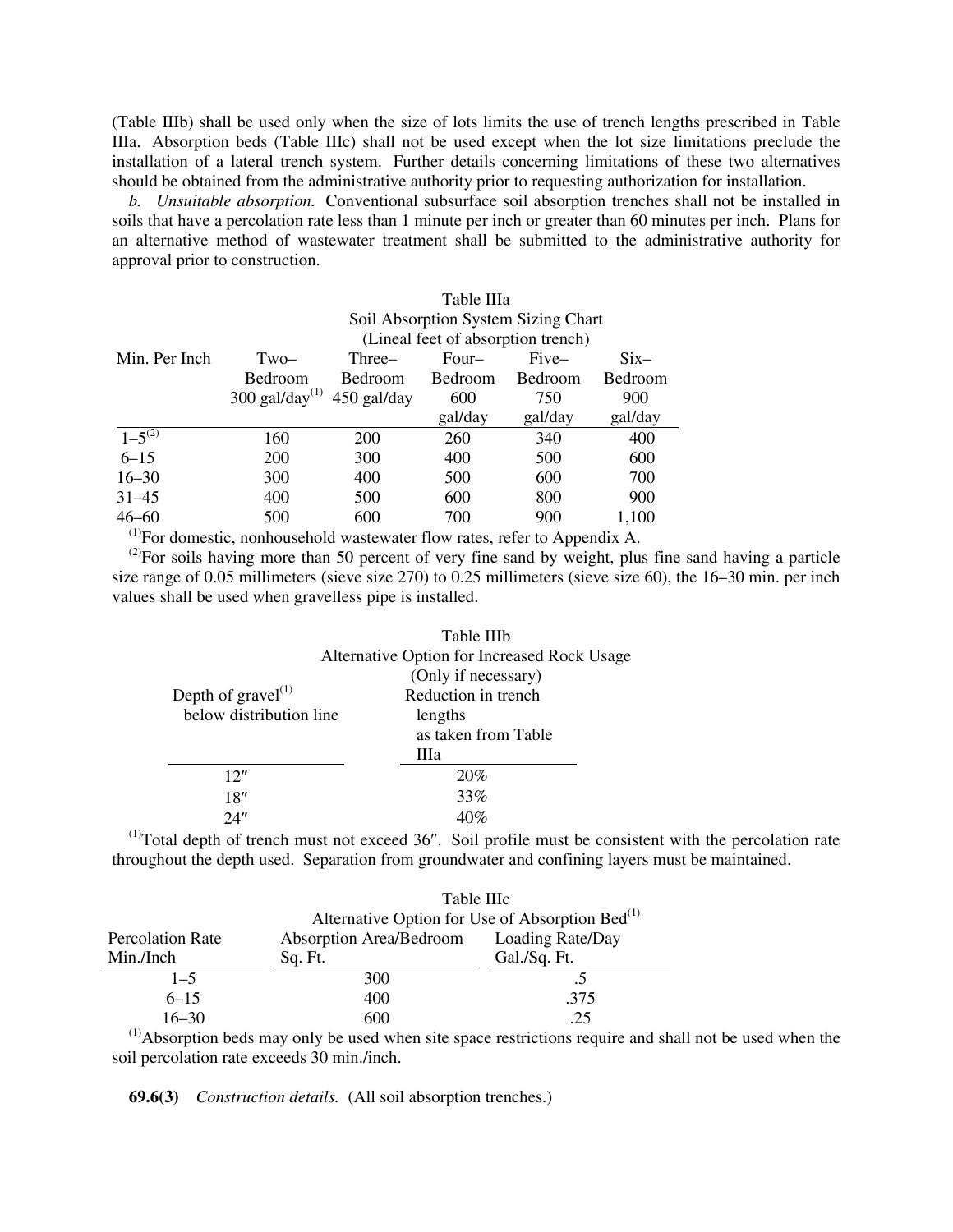*a. Depth.* Lateral trenches shall not exceed 36 inches in depth unless authorized by the administrative authority, but a more shallow trench bottom depth of 18 to 24 inches is recommended. Not less than 6 inches of porous soil shall be provided over the laterals. Minimum separation between trench bottom and groundwater, rock formation or other confining layers shall be 36 inches even if extra rock is used under the pipe.

*b. Length.* No lateral absorption trench shall be greater than 100 feet long.

*c. Separation distance.* At least 6 feet of undisturbed soil shall be left between each trench edge on level sites. The steeper the slope of the ground, the greater the separation distance should be. Two feet of separation distance should be added for each 5 percent increase in slope from level.

*d. Grade.* Trench bottom should be constructed level from end to end. On sloping ground, the trench shall follow a uniform land contour to maintain a minimum soil cover of 6 inches while ensuring a level trench bottom.

*e. Compaction.* There shall be minimum use or traffic of heavy equipment on the area proposed for soil absorption. In addition, it is prohibited to use heavy equipment on the bottom of the trenches in the absorption area.

*f. Fill soil.* Soil absorption systems shall not be installed in fill soil. Disturbed soils which have stabilized for at least one year would require a recent percolation test.

*g. Bearing strength.* Soil absorption systems shall be designed to carry loadings to meetAASHTO H– 10 standards.

*h. Soil smearing.* Soils with significant clay content should not be worked when wet. If soil moisture causes sidewall smearing, the trench bottom and sidewalls shall be scarified.

**69.6(4)** *Gravel systems.*

*a. Gravel.* A minimum of 6 inches of clean, washed river gravel, free of clay and clay coatings, shall be laid below the distribution pipe, and enough gravel shall be used to cover the pipe. This gravel shall be of such a size that 100 percent will pass a  $2\frac{1}{2}$ –inch screen and 100 percent will be retained on a  $\frac{3}{4}$ –inch screen. Limestone or crushed rock is not recommended for soil absorption systems. If used it shall meet the following criteria:

(1) Abrasion loss. The percent wear, as determined in accordance with the AASHTO T 96, Grading C, shall not exceed 40 percent.

(2) Freeze and thaw loss. When subjected to the freezing and thawing test, Iowa DOT Materials Laboratory Test Method 211, Method A, the percentage loss shall not exceed 10 percent.

(3) Absorption. The percent absorption, determined in accordance with Iowa DOT Materials Laboratory Test Method 202, shall not exceed 3 percent.

(4) Gradation.The aggregate shall have not more than 1.5 percent by weight pass a No. 16 sieve.

*b. Trench width.* Lateral trenches for gravel systems shall be a minimum of 24 inches and a maximum of 36 inches in width at the bottom of the trench.

*c. Grade.* The distribution pipes shall be laid with a minimum grade of 2 inches per 100 feet of run and a maximum grade of 6 inches per 100 feet of run, with a preference given to the lesser slope.

*d. Pipe.* Distribution pipe shall be PVC rigid plastic meeting ASTM Standard 2729, or other suitable material approved by the administrative authority. The inside diameter shall be not less than 4 inches, with perforations at least  $\frac{1}{2}$  inch and no more than  $\frac{3}{4}$  inch in diameter spaced no more than 40 inches apart. Two rows of perforations shall be provided located 120 degrees apart along the bottom half of the tubing (each 60 degrees up from the bottom centerline). The end of the pipe in each trench shall be sealed with a watertight cap unless, on a level site, a footer is installed connecting the trenches together. Coiled perforated plastic pipe shall not be used when installing absorption systems.

*e. Gravel cover.* Unbacked, rolled, 3½–inch–thick fiberglass insulation, untreated building paper, synthetic drainage fabric, or other approved material shall be laid so as to separate the gravel from the soil backfill.

## **69.6(5)** *Gravelless pipe systems.*

*a. Application.* Gravelless subsurface absorption systems may be used as an alternative to conventional 4–inch pipe placed in gravel–filled trenches. However, they cannot be used in areas where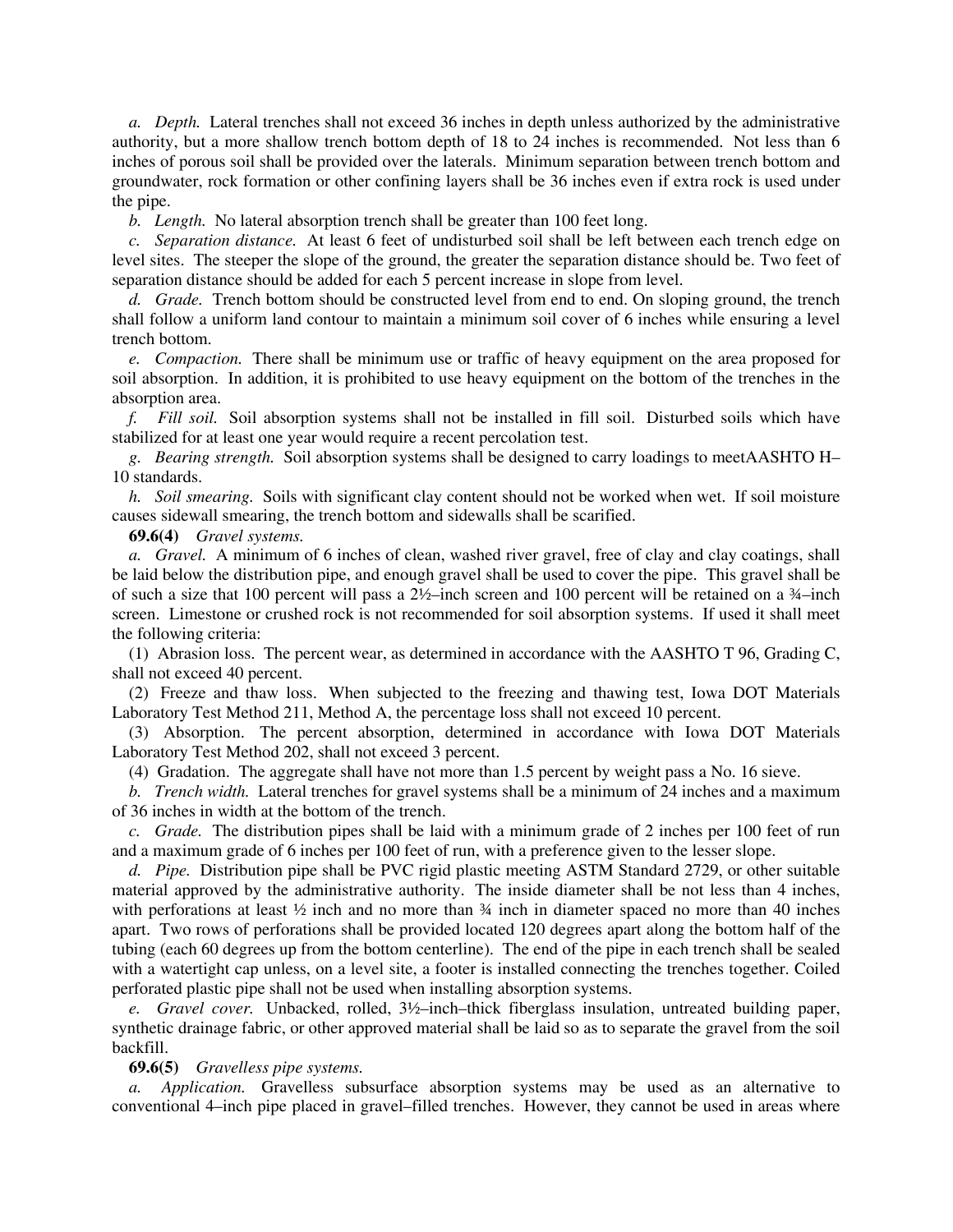conventional systems would not be allowed due to poor permeability, high groundwater, or insufficient depth to bedrock.

*b. Installation.* Manufacturer's specifications and installation procedures shall be adhered to.

*c. Material.* The 8– and 10–inch I.D. corrugated polyethylene tubing used in gravelless systems shall meet the requirements of ASTM F667, Standard Specification for Large Diameter Corrugated Polyethylene Tubing.

*d. Perforations.* Two rows of perforations shall be located 120 degrees apart along the bottom half of the tubing (each 60 degrees up from the bottom centerline). Perforations shall be cleanly cut into each inner corrugation along the length of the tubing and should be staggered so that there is only one hole in each corrugation.

*e. Top marking.* The tubing should be visibly marked to indicate the top of the pipe.

*f. Filter wrap.* All gravelless drainfield pipe shall be encased, at the point of manufacture, with a geotextile filter wrap specific to this purpose.

*g. Trench width.* If dug with a backhoe, the minimum trench width for the gravelless system shall be 18 inches in sandy loam soil to ensure proper backfill around the bottom half of the pipe. In clay soils, the minimum trench width shall be 24 inches. If the pipe is laid in with a wheel trencher leaving a curved trench bottom, the trench width may be just 2 inches wider than the outside diameter of the pipe.

*h. Length of trench.* The total length of absorption trench for a 10–inch gravelless tubing installation shall be the same as given in Table IIIa for a conventional absorption trench, except for fine sandy soils as noted in Table IIIa footnote. An increase of at least 20 percent in total trench length shall be required if 8–inch tubing is used rather than 10–inch.

**69.6(6)** *Chamber systems.*

*a. Application.* Chamber systems may be used as an alternative to conventional 4–inch pipe placed in gravel–filled trenches. However, they cannot be used in areas where conventional systems would not be allowed due to poor permeability, high groundwater, or insufficient depth to bedrock.

*b. Installation.* Manufacturer's specifications and installation procedures shall be closely adhered to.

*c. Length of trench.* The total length of absorption trench for chambers 24 inches or less in bottom width shall be the same as given in Table IIIa for a conventional absorption trench. For chambers greater than 33 inches in width a reduction of 25 percent from the lengths given in Table IIIa may be used.

*d. Sidewall.* The chambers shall have at least 6 inches of sidewall effluent soil exposure height.

**69.6(7)** *Gravity distribution.*Dosing is always recommended and preferred to improve distribution, improve treatment and extend the life of the system.

*a.* On a hillside, septic tank effluent may be serially loaded to the soil absorption trenches by drop boxes or overflow piping (rigid sewer pipe). Otherwise, effluent shall be distributed evenly to all trenches by use of a distribution box or commercial distribution regulator approved by the administrative authority.

*b.* Design. When a distribution box is used, it shall be of proper design and installed with separate watertight headers leading from the distribution box to each lateral. Header pipes shall be rigid PVC plastic pipe meeting ASTM Standard 2729 or equivalent.

*c.* Outlets height. The distribution box shall have outlets at the same level at least 4 inches above the bottom of the box to provide a minimum of 4 inches of water retention in the box.

*d.* Baffles. There shall be a pipe tee or baffle at the inlet to break the water flow.

*e.* Unused outlets. All unused outlet holes in the box shall be securely closed.

*f.* Interior coating. All distribution boxes shall be constructed of corrosion–resistant rigid plastic materials, or other corrosion–resistant material approved by the administrative authority.

*g.* Outlets level. All outlets of the distribution box shall be made level.A 4–inch cap with an offset hole approximately  $2\frac{1}{2}$  inches in diameter shall be installed on each outlet pipe. These caps shall be rotated until all outlets discharge at the same elevation. Equivalent leveling devices may be approved by the local authority.

*h.* Equal length required. The soil absorption area serviced by each outlet of the distribution box shall be equal.

**69.6(8)** *Dosing systems.*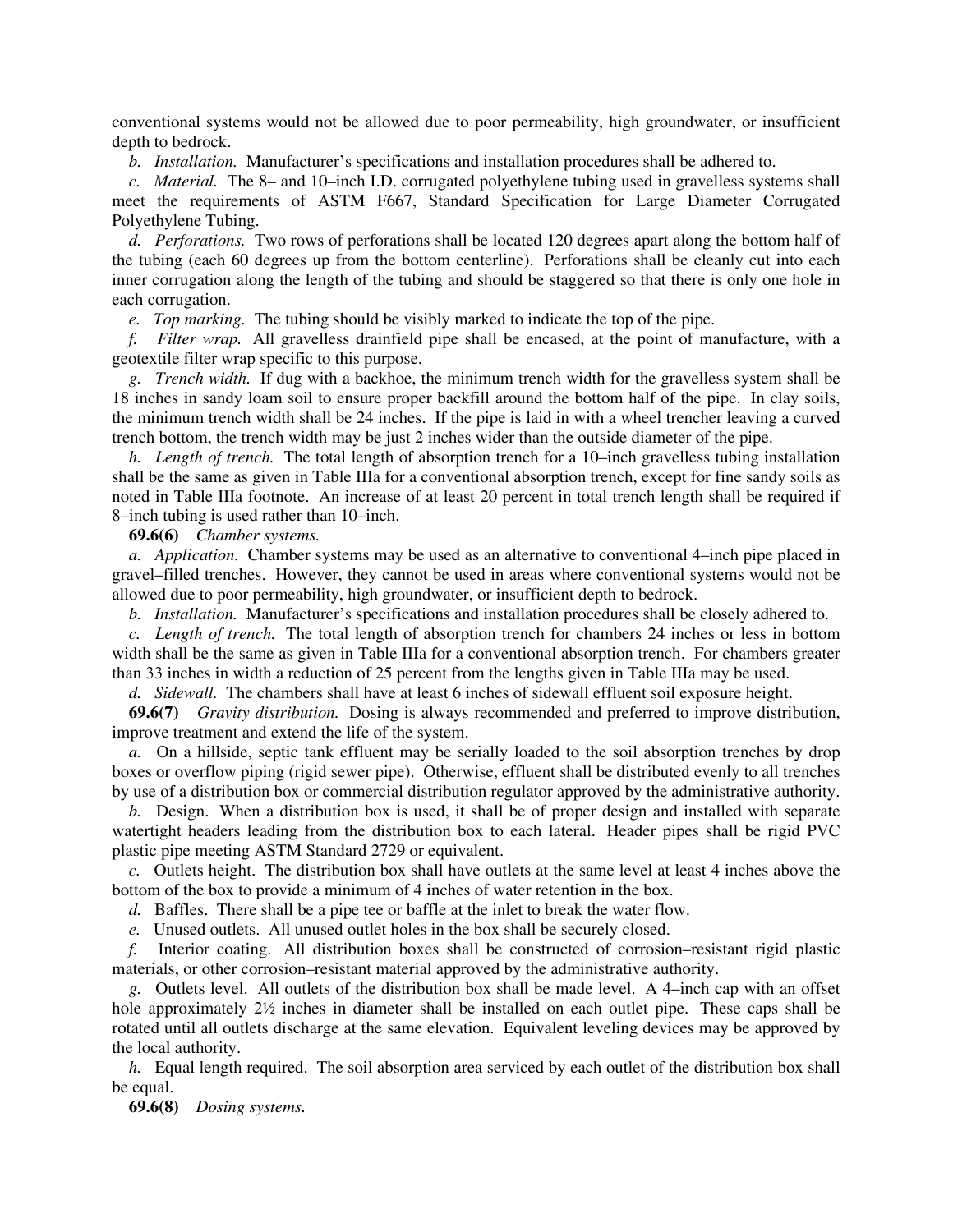### *a. Pump systems.*

(1) Pump and pit requirements. In the event the effluent from the septic tank outlet cannot be discharged by gravity and still maintain proper lateral depths, the effluent shall discharge into a watertight vented pump pit with an inside diameter of not less than 24 inches, equipped with a tight–fitting manhole cover at grade level. The sump vent shall extend a minimum of 6 inches above grade level and shall be a minimum size of 1¼ inches fitted with a return bend. The pump shall be of a submersible type of corrosion–resistant material.

(2) Pump setting. The pump shall be installed in the pump pit in a manner that ensures ease of service and protection from frost and settled sludge. The pump shall be set to provide a dosing frequency of approximately twice a day based on the maximum design flow. No on–site electrical connections shall be made in the pump pit. These connections shall be made in an exterior weatherproof box.

(3) Pressure line size. The pressure line from the pump to the point of discharge shall not be smaller than the outlet of the pump it serves.

(4) Drainage. Pressure lines shall be installed to provide total drainage between dosings to prevent freezing or be buried below frost level up to the distribution box.

(5) High water alarm. Pump pits shall be equipped with a sensor set to detect if the water level rises above the design high water level when the pump fails. This sensor shall activate an auditory or visual alarm to alert the homeowner that repairs are required.

(6) Discharge point. The effluent shall discharge under pressure into a distribution box or may be distributed by small diameter pipes throughout the entire absorption field.

*b. Dosing siphons.* Dosing siphons may also be used. Manufacturer's specifications shall be adhered to for installation. Similar dosing volumes and frequencies are recommended. Dosing siphons require periodic cleaning to ensure their continued proper operation.

## **567—69.7(455B) Mound system.**

**69.7(1)** *General requirements.*

*a.* Mound systems shall be permitted only after a thorough site evaluation has been made and landscaping, dwelling placement, effect on surface drainage and general topography have been considered.

*b.* Mound systems shall not be utilized on sites which are subject to flooding with a ten–year or greater frequency.

*c.* Mound systems shall not be utilized on soils where the high groundwater level, impermeable bedrock or soil strata having a percolation rate exceeding 120 minutes per inch occur within 12 inches of natural grade, or where creviced bedrock occurs within 20 inches of natural grade.

*d.* Mound systems shall be constructed only upon undisturbed naturally occurring soils.

*e.* Mound systems shall be located in accordance with the distances specified in Table I as measured from the outer edge of the mound.

*f.* No buildings, driveways or other surface or subsurface obstructions shall be permitted within 50 feet on the down gradient side of the mound when the mound is constructed on a slope greater than 5 percent. No future construction shall be permitted in this effluent disposal area as long as the mound is in use.

*g.* Specifications given in these rules for mounds are minimal and may not be sufficient for all applications. Technical specifications are changing with experience and research. Other design information beyond the scope of these rules may be necessary to properly design a mound system.

# **69.7(2)** *Material for mound fill.*

*a.* The mound shall be constructed using clean, medium–textured sand, sometimes referred to as concrete sand. The sand size shall be such that at least 25 percent by weight shall have a diameter between 2.0 and 0.25 mm, less than 35 percent with a diameter between 0.25 and 0.05 mm and less than 5 percent with a diameter between 0.002 and 0.05 mm.

*b.* Rock fragments larger than 1/16 inch (2.0 mm) shall not exceed 15 percent by weight of the material used for sandy fill.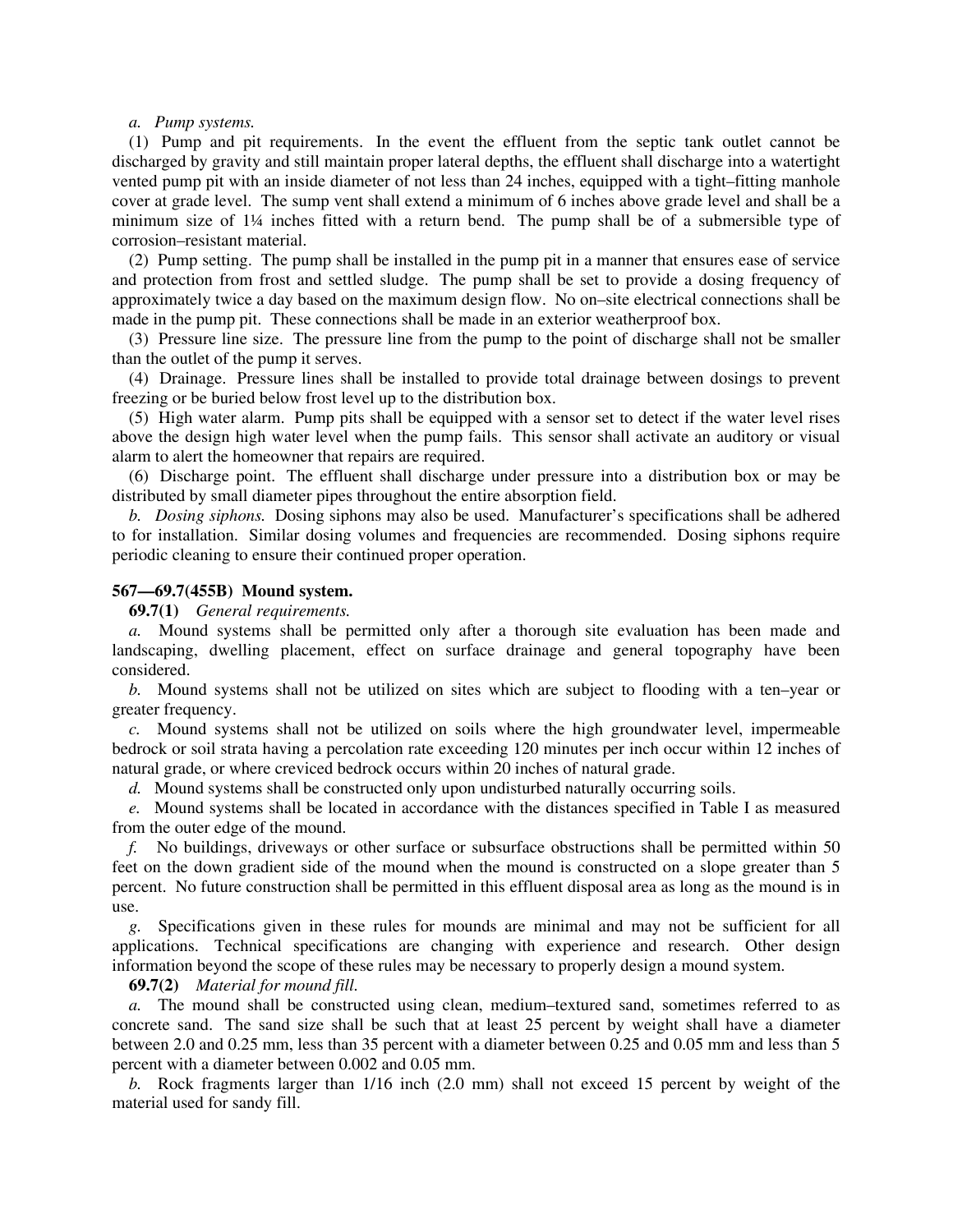## **69.7(3)** *Construction details.*

*a.* There shall be a minimum of 3 feet of fill material and undisturbed naturally occurring soils between the bottom of the washed gravel and the highest elevation of the limiting conditions defined in 69.7(1)*"c."*

*b.* Gravel shall be washed and shall range in size from ¾ inch to 2½ inches.

*c.* From 1 to 2 feet of medium–textured sand (depending upon the underlying soil depth, see 69.7(3)*"a"*) must be placed between the bottom of the gravel and the top of the plowed surface of the naturally occurring soil.

*d.* Mound systems shall utilize absorption bed distribution piping design. The bed shall be installed with the long dimension parallel to the land contour. Systems on steep slopes with slowly permeable soils should be narrow to reduce the possibility of toe seepage.

*e.* Minimum spacing between distribution pipes shall be 4 feet, and a minimum of 3 feet shall be maintained between any trench and the sidewall of the mound.

*f.* No soil under or up to 50 feet down gradient of the mound may be removed or disturbed except as specified herein.

*g.* Construction equipment which would cause undesirable compaction of the soil shall be kept off the base area. Construction or plowing shall not be initiated when the soil moisture content is high. If a sample of soil from approximately 9 inches below the surface can be easily rolled into a 1/8– to 1/4–inch diameter wire, the soil moisture content is too high for construction purposes.

*h.* Aboveground vegetation shall be closely cut and removed from the ground surface throughout the area to be utilized for the placement of the fill material.

*i.* The area shall be plowed to a depth of 7 to 8 inches, parallel to the land contour with the plow throwing the soil up slope to provide a proper interface between the fill and the natural soil. Tree stumps should be cut flush with the surface of the ground, and roots should not be pulled.

*j.* The base area of the mound is to be calculated on the results of percolation rate as indicated in Table IV. The base area of the mound below and down slope from the trenches, excluding the area under the end slopes, must be large enough for the natural soil to absorb the estimated daily wastewater flow. *k.* Table IV

| Percolation Rate Min/Inch | <b>Application Rate</b> |  |  |
|---------------------------|-------------------------|--|--|
|                           | Gal/Square Foot/Day     |  |  |
| Less than 1               | Not Suitable            |  |  |
| $1 - 5$                   | 1.25                    |  |  |
| $6 - 15$                  | 1.00                    |  |  |
| $16 - 30$                 | .75                     |  |  |
| $31 - 45$                 | .50                     |  |  |
| $46 - 60$                 | .40                     |  |  |
| $61 - 90$                 | .20                     |  |  |
| $91 - 120$                | .10                     |  |  |
| Over 120                  | Not Suitable            |  |  |

*l.* The area of the fill material shall be sufficient to extend 3 feet beyond the edge of the gravel area before the sides are shaped to at least a 4:1 slope (preferably 5:1).

*m.* Distribution system.

(1) The distribution pipe shall be rigid plastic pipe, schedule 40 or 80 with 1–inch nominal diameter.

(2) The distribution pipe shall be provided with a single row of ¼–inch perforations in a straight line 30 inches on center along the length of the pipe or an equivalent design that ensures uniform distribution. All joints and connections shall be solvent–cemented.

(3) The distribution pipe shall be placed in the clean, washed gravel (or crushed limestone as described in 69.6(4)*"a"*) with holes downward. The gravel shall be a minimum of 9 inches in depth below and 3 inches in depth above the pipe.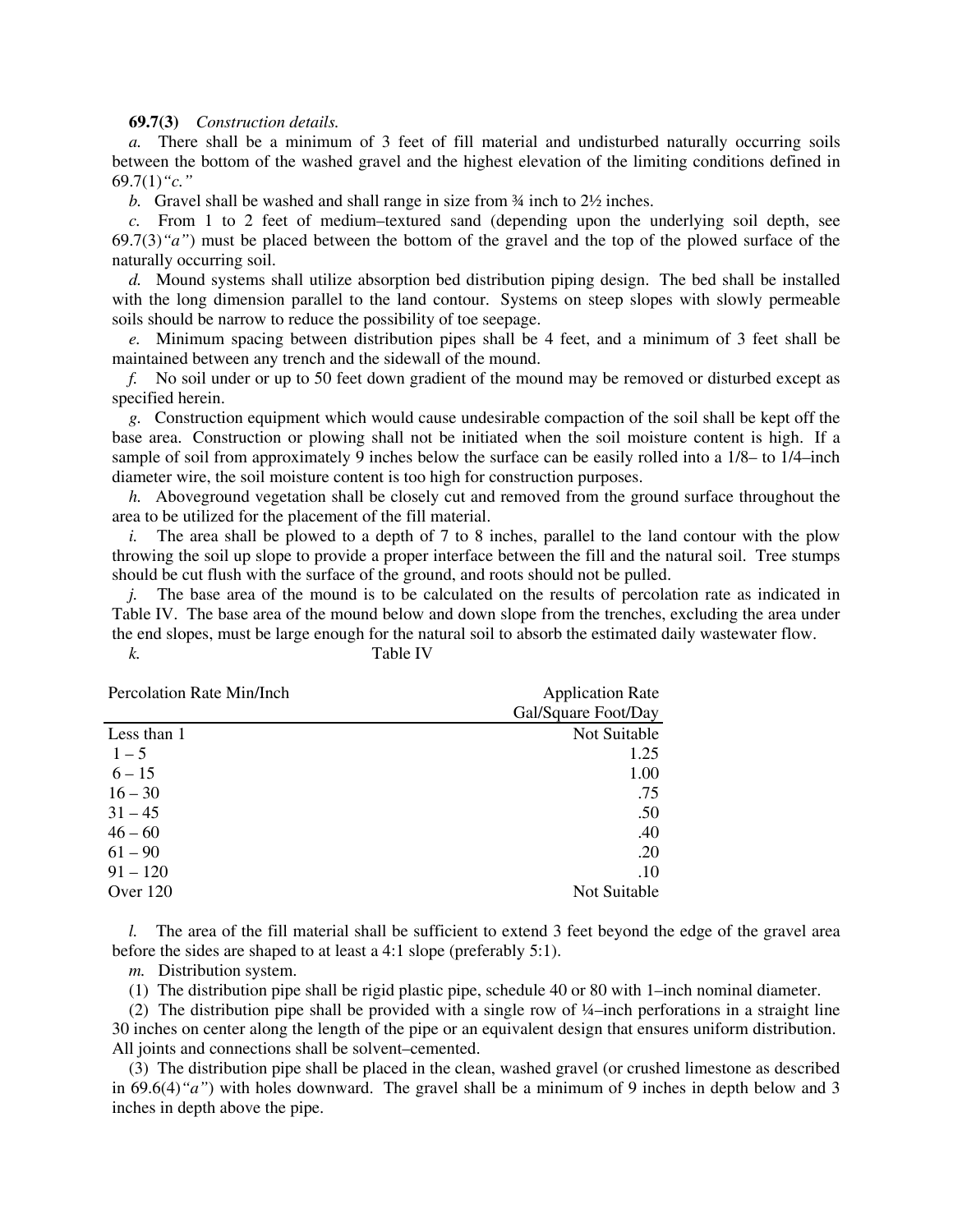(4) No perforations shall be permitted within 3 inches of the outer ends of any distribution pipes.

(5) The outer ends of all pressure distribution lines shall be securely capped.

(6) The central pressure manifold should consist of 1½–inch or 2–inch solid plastic pipe using a tee or cross for connecting the distribution lines.

*n.* Construction should be initiated immediately after preparation of the soil interface by placing all of the sandy fill material needed for the mound (to the top of the trench) to a minimum depth of 21 inches above the plowed surface. This depth will permit excavation of the trenches to accommodate the 9 inches of washed gravel or crushed stone necessary for the distribution piping.

*o.* The absorption trench or trenches shall be hand excavated to a depth of 9 inches, the bottoms of the trenches made certain to be level.

*p.* Twelve inches of gravel shall be placed in the trench and hand leveled, and then 3 inches of the gravel removed with a shovel in the location where the distribution pipe will be placed. After the distribution pipe is placed the pipe shall be covered with 2 inches of gravel.

*q.* The top of the gravel shall be covered with synthetic drainage fabric. Unbacked, rolled 3½–inch– thick fiberglass insulation, untreated building paper, or other suitable material may be used with approval of the administrative authority. Plastic or treated building paper shall not be used.

*r.* After installation of the distribution system, gravel and material over the gravel, the entire mound is to be covered with topsoil native to the site or of similar characteristics to support vegetation found in the area. The entire mound shall be crowned by providing 12 inches of topsoil on the side slopes with a minimum of 18 inches over the center of the mound. The entire mound shall be seeded, sodded or otherwise provided with a grass cover to ensure stability of the installation.

*s.* The area surrounding the mound shall be graded to provide for diversion of surface runoff water. **69.7(4)** *Dosing.*

*a.* Dosing shall be required for mound systems.

*b.* The dosing volume shall be five to ten times the distribution piping network volume.

*c.* The size of the dosing pump or siphon shall be capable of maintaining an approximate pressure of one psi at the outer ends of the distribution lines.

# **567—69.8(455B) Drip irrigation.**

**69.8(1)** *General design.*

*a.* Pretreatment required. These systems must be preceded by a secondary treatment system discharging a treated, filtered effluent with BOD and TSS values less than 20 mg/L.

*b.* Separation from groundwater. Drip irrigation systems shall have a minimum vertical separation distance to high groundwater level or bedrock of 20 inches.

*c.* Maximum hillside slope. Drip irrigation systems shall not be installed on slopes of more than 25 percent.

*d.* Specifications given in these rules for drip irrigation are minimal and may not be sufficient for all applications. Technical specifications are changing with experience and research. Other design information beyond the scope of these rules may be necessary to properly design a drip irrigation system.

# **69.8(2)** *Emitter layout.*

*a. Discharge rate.* Systems shall be designed so that emitters discharge approximately 1 gpm at 12 psi or other rates suggested by the manufacturer and approved by the administrative authority.

*b. Grid size.* Drip lines shall be run in parallel lines 2 feet apart. Emitters shall be placed in the drip lines on 2–foot intervals with emitters offset 1 foot between adjacent lines. Each emitter shall cover 4 square feet of absorption area.

*c. Field size.* The field shall be sized according to the application rate given in Table V.

*d. Depth of drip lines.* Drip lines shall be laid on the contour 6 to 12 inches deep with a maximum line length of 100 feet. Lines may be of unequal length.

*e. Interconnection.* Drip lines shall all be connected to supply and return headers such that the entire system will automatically drain back to the dosing tank or pump pit upon completion of the pumping cycle. Vacuum breakers shall be positioned at the high point of the supply and return headers.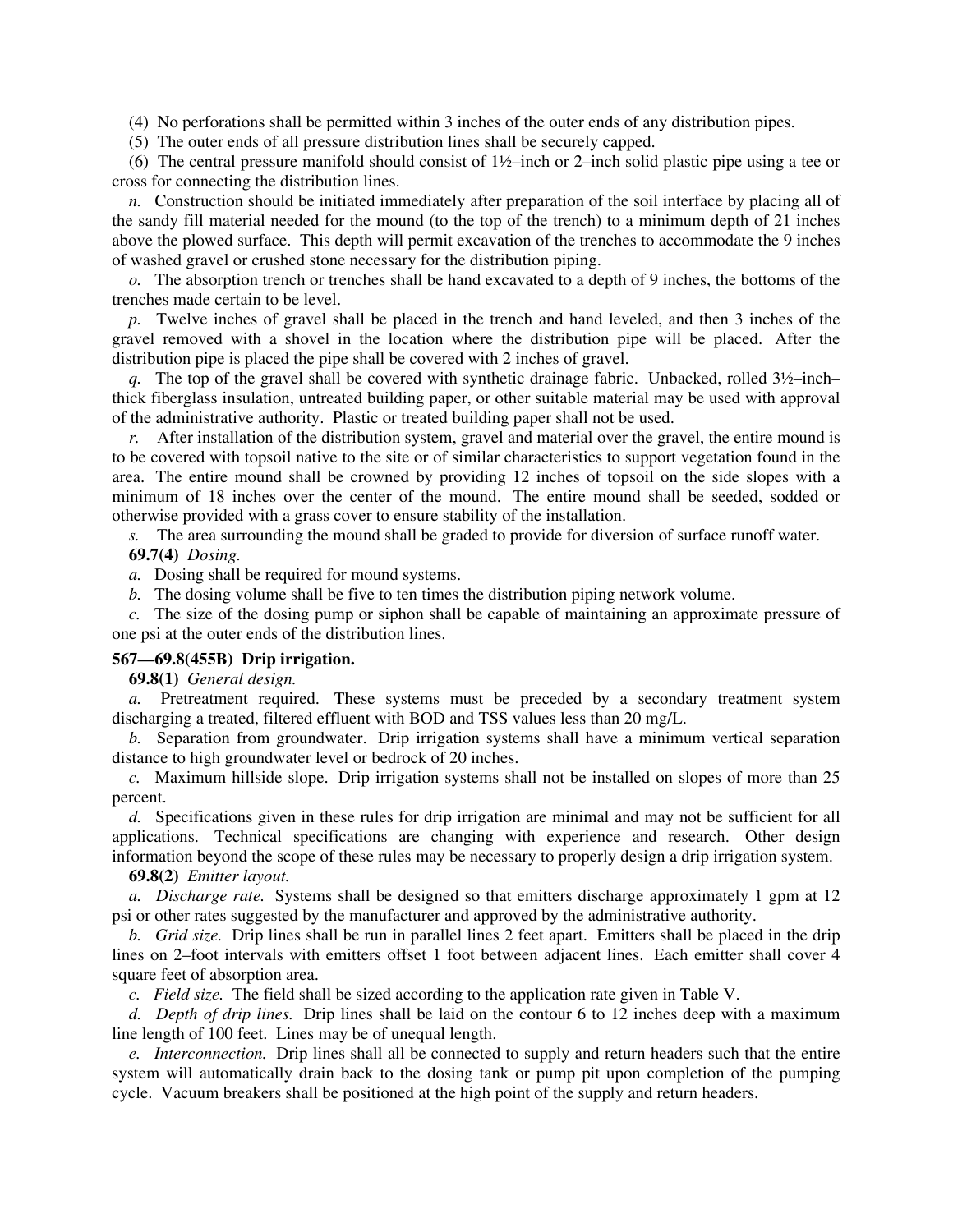The dosing tank shall have a high water audio/visual alarm.

| Perc. Rate | Design Hyd. Loading | Length of Drip Line |
|------------|---------------------|---------------------|
| min./in.   | gpd/sq.ft.          | feet/bedroom        |
| $1 - 5$    | 2.0                 | 40                  |
| $6 - 15$   | 1.3                 | 60                  |
| $16 - 30$  | 0.9                 | 90                  |
| $31 - 45$  | 0.6                 | 150                 |
| $46 - 60$  | 0.4                 | 200                 |
| $61 - 90$  | 0.2                 | 400                 |
| $91 - 120$ | 0.1                 | 800                 |

Table V. Length of Drip Line Required Per Bedroom

## **567—69.9(455B) Intermittent sand filters.**

**69.9(1)** *General requirements.*

*a. Use.* Intermittent sand filters may be used when the administrative authority determines the site is unacceptable for a full–sized soil absorption system.

*b. Location.* Intermittent sand filters shall be located in accordance with the distances specified in Table I.

*c. Sampling.* A sampling port shall be available at the discharge point of the filter or shall be installed in the discharge line. Monitoring and effluent sampling of intermittent sand filters must meet the requirements of the NPDES permit as specified in rule 69.2(455B). Such sampling shall be performed annually for a subsurface sand filter as described in 69.9(3) and twice a year, at six–month intervals, for free access sand filters as described in 69.9(4). (Beginning January 1, 2005, such sampling shall be done by a qualified sampler.) Tests shall be run on all samples for carbonaceous biochemical oxygen demand (CBOD5) and *Escherichia coli* (*E. coli*) (testing for *E. coli* is limited to locations noted in the following sentence), and once a year in the spring for total suspended solids (TSS). The maximum CBOD5, TSS, and *E. coli* count limits are as follows. *E. coli* tests shall only be required where effluent is discharged into (directly or within one mile upgradient of the shoreline of) a Class "A1," Class "A2," Class "A3" or Class "C" water.

| <b>Effluents Discharging To</b>     | E. coli cfu/100 | CBOD <sub>5</sub> | TSS mg/L |
|-------------------------------------|-----------------|-------------------|----------|
|                                     | ml.             | mg/L              |          |
| Class "A1," "A2," "A3" and "C"      | 235             | 25                | 25       |
| waters                              |                 |                   |          |
| All other water use classifications | no limit        | 25.               | 25       |

\* A separation distance of 750 feet shall be maintained between any point of discharge and the shoreline of a Class "A1," "A2," or "A3" water.

*d. Prohibited construction.* There shall be no construction, such as buildings or concrete driveways, covering any part of an intermittent sand filter.

**69.9(2)** *Construction.*

*a. Number.* An intermittent sand filter shall consist of one filtering bed or two or more filtering beds connected in series and separated by a minimum of 6 feet of undisturbed earth.

*b. Pipelines.* Each bed shall contain a horizontal set of collector lines. The collector lines shall be equivalent to SDR 35 PVC pipe, 8–inch diameter gravelless drainpipe or other suitable materials.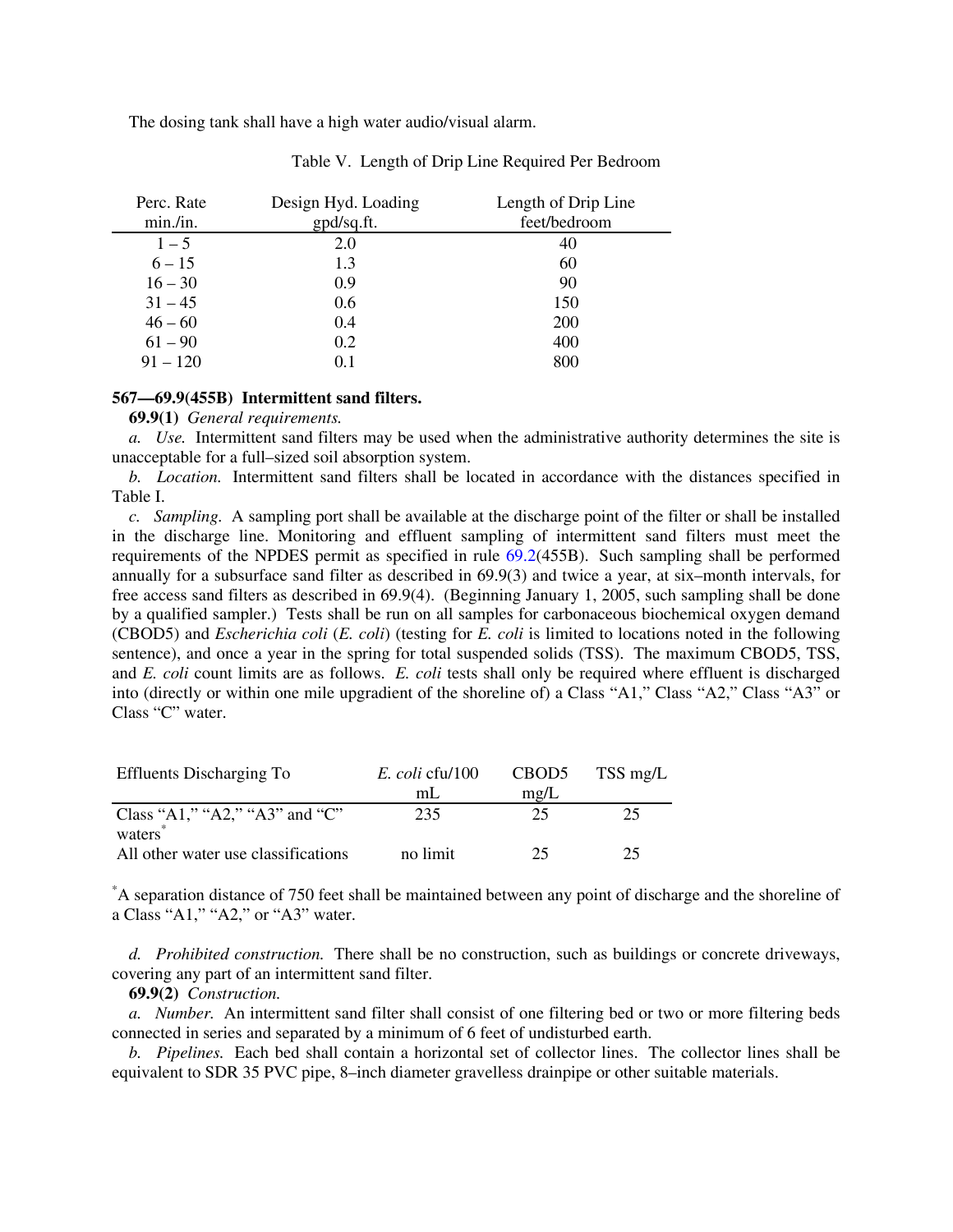(1) One collector line shall be provided for each 6 feet of width or fraction thereof. A minimum of two collector lines shall be provided.

(2) The collector lines shall be laid to a grade of 1 inch in 10 feet (or 0.5 to 1.0 percent).

(3) Each collector line shall be vented or connected to a common vent. Vents shall extend at least 12 inches above the ground surface with the outlet screened, or provided with a perforated cap.

(4) Gravelless drainfield pipe with fiber wrap may be used for the collector lines. If so, no gravel or pea gravel is required covering the collector lines. The pipe shall be bedded in filter sand.

(5) If 4–inch plastic pipe with perforations is used for the collector lines, they shall be covered as follows:

1. Gravel ¾ inch to 2½ inches in size shall be placed around and over the lower collector lines until there is a minimum of 4 inches of gravel over the pipes.

2. The gravel shall be overlaid with a minimum of 3 inches of washed pea gravel 1/8–inch to 3/8–inch size interfacing with the filter media. A layer of fabric filter may be used in place of the pea gravel. Fabric filters must be 30 by 50 mesh with a percolation rate of at least 5 gal/sq.ft.

(6) A minimum of 24 inches of coarse washed sand shall be placed over the pea gravel or above the gravelless drainfield pipe. The sand shall meet the Iowa DOT standards for concrete sand: 100 percent shall pass a 9.5 mm screen, 90 to 100 percent shall pass a 4.75 mm screen, 70 to 100 percent shall pass a 2.36 mm screen, 10 to 60 percent shall pass a 600Tm screen, and 0 to 1.5 percent shall pass a 75Tm screen.

**69.9(3)** *Subsurface sand filters.*

*a. Distribution system and cover.*

(1) Gravel base. Six inches of gravel ¾ inch to 2½ inches in size shall be placed upon the sand in the bed.

(2) Distribution lines.Distribution lines shall be level and shall be horizontally spaced a maximum of 3 feet apart, center to center. Distribution lines shall be rigid perforated PVC pipe.

(3) Venting*.* Venting shall be placed on the downstream end of the distribution lines with each distribution line being vented or connected to a common vent. Vents shall extend at least 12 inches above the ground surface with the outlet screened, or provided with a perforated cap.

(4) Gravel cover.Enough gravel shall be carefully placed to cover the distributors.

(5) Separation layer. A layer of material such as unbacked, rolled 3½–inch–thick fiberglass insulation, untreated building paper of 40– to 60–pound weight, synthetic drainage fabric or 4 to 6 inches of marsh hay or straw shall be placed upon the top of the upper layer of gravel.

(6) Soil cover. A minimum of 12 inches of soil backfill shall be provided over the beds.

(7) Distribution boxes. A distribution box shall be provided for each filter bed where gravity distribution is used. The distribution boxes shall be placed upon undisturbed earth outside the filter bed. Separate watertight lines shall be provided leading from the distribution boxes to each of the distributor lines in the beds.

*b. Sizing of subsurface sand filters.*

(1) Gravity flow.

1. For residential systems, single bed subsurface sand filters shall be sized at a rate of 240 square feet of surface area per bedroom.

2. Dual subsurface sand filters, constructed in series, shall be sized at the rate of 160 square feet of surface per bedroom in the first filter and 80 square feet of surface area per bedroom in the second filter in the series.

(2) Pressure dosed.

1. For residential systems, single bed subsurface sand filters dosed by a pump or dosing siphon may be sized at a rate of 180 square feet of surface area per bedroom.

2. Dual subsurface sand filters, constructed in series, may be sized at the rate of 120 square feet of surface per bedroom in the first filter and 60 square feet of surface area per bedroom in the second filter in series.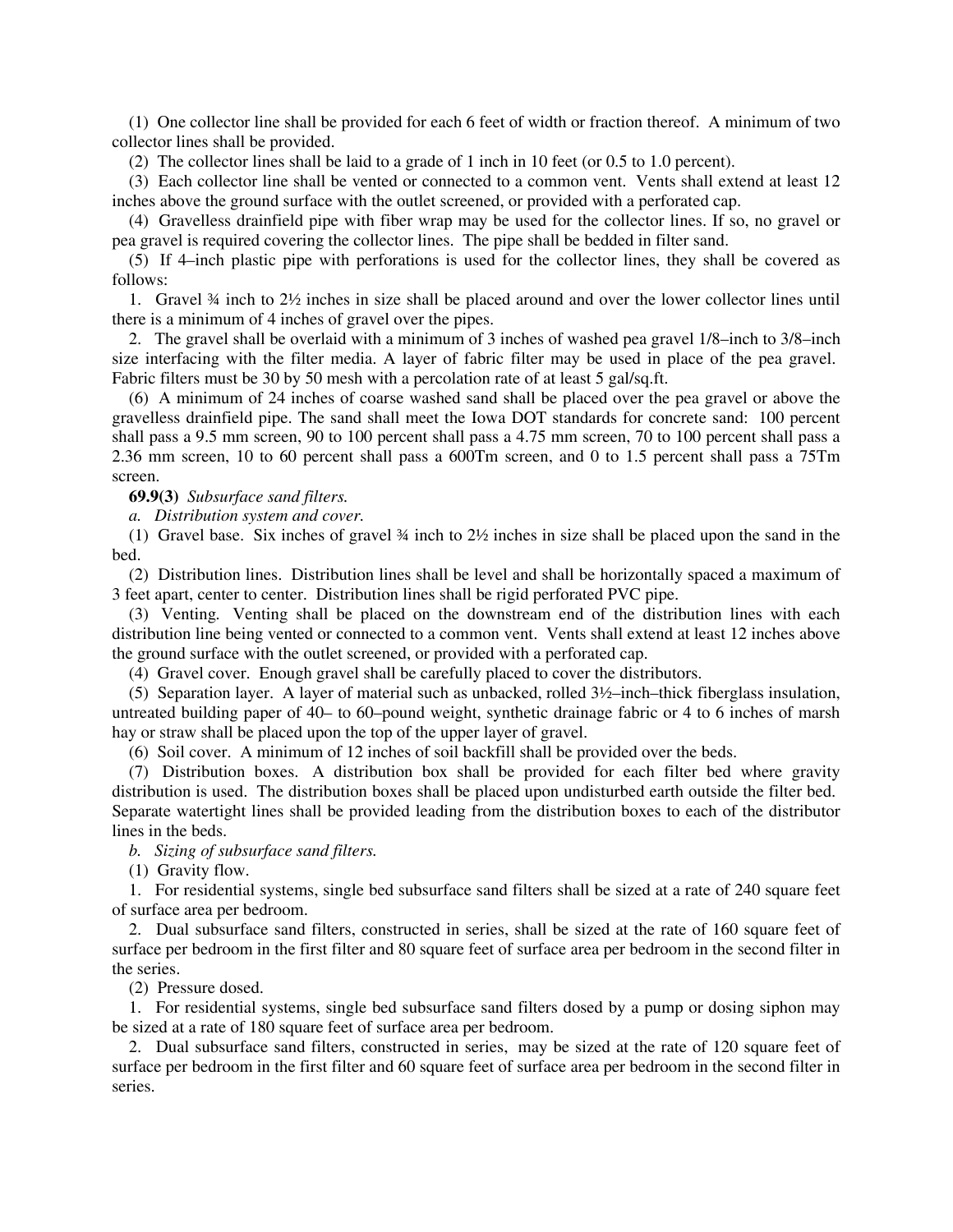(3) Nonhousehold*.* Effluent application rates for commercial systems treating domestic waste shall not exceed the following:

1. 1.5 gallon/square feet/day for double bed sand filters.

2. 1.0 gallon/square feet/day for single bed sand filters.

3. Total surface area for any subsurface sand filter system shall not be less than 200 square feet.

**69.9(4)** *Free access sand filters.*

*a. Description.* Media characteristics and underdrain systems for free access filters are similar to those for subsurface filters. Dosing of the filter should provide for flooding the bed to a depth of approximately 2 inches. Dosing frequency is usually greater than two times per day. For coarser media (greater than 0.5 mm) a dosing frequency greater than four times per day is desirable. Higher acceptable loadings on these filters as compared to subsurface filters relate primarily to the accessibility of the filter surface for maintenance. Gravel is not used on top of the sand media, and the distribution pipes are exposed above the surface.

*b. Distribution.* Distribution to the filter may be by means of troughs laid on the surface, pipelines discharging to splash plates located at the center or corners of the filter, or spray distributors. Care must be taken to ensure that lines discharging directly to the filter surface do not erode the sand surface. The use of curbs around the splash plates or large stones placed around the periphery of the plates will reduce the scour. A layer of washed pea gravel placed over the filter media may also be employed to avoid surface erosion. This practice will create maintenance difficulties, however, when it is time to rake or remove a portion of the media surface.

*c. Covers.* Free access filters may be covered to protect against severe weather conditions and to avoid encroachment of weeds or animals. The cover also serves to reduce odor conditions. Covers may be constructed of treated wooden planks, galvanized metal, or other suitable material. Screens or hardware cloth mounted on wooden frames may also serve to protect filter surfaces. Where weather conditions dictate, covers should be insulated. A space of 12 to 24 inches should be allowed between the insulated cover and sand surface. Free access filters may not be buried by soil or sod.

*d. Loading.* The hydraulic loading for free access sand filters should be from 2.0 to 5.0 gpd/sq.ft.

*e. Number of filters.* Dual filters each sized for the design flow are recommended for loading rates in excess of 3½ gpd/sq.ft. treating septic tank effluent.

**69.9(5)** *Dosing.* Dosing for sand filters is strongly advised. Without dosing, the entire area of the sand filter is never effectively used. Dosing not only improves treatment effectiveness but also decreases the chance of premature failure.

*a. Pumps.* A pump shall be installed when adequate elevation is not available for the system to operate by gravity.

(1) The pump shall be of corrosion–resistant material.

(2) The pump shall be installed in a watertight pit.

(3) The dosing system shall be designed to flood the entire filter during the dosing cycle. A dosing frequency of greater than two times per day is recommended.

(4) A high water alarm shall be installed.

*b. Dosing siphons.* When a dosing siphon is used where elevations permit, such siphon shall be installed as follows:

(1) Dosing siphons shall be installed between the septic tank and the first filter bed.

(2) Dosing siphons shall be installed with strict adherence to the manufacturer's instructions.

*c. Dosing tanks.* The dosing tank shall be of such size that the siphon will flood the entire filter during the dosing cycle. A dosing frequency of greater than two times per day is recommended.

**567—69.10(455B) Individual mechanical aerobic wastewater treatment systems.** General requirements for individual mechanical aerobic wastewater treatment systems are as follows:

**69.10(1)** *Use.* Mechanical/aerobic systems may be used only when the administrative authority determines that the site is unacceptable for a full–sized soil absorption system. Because of the higher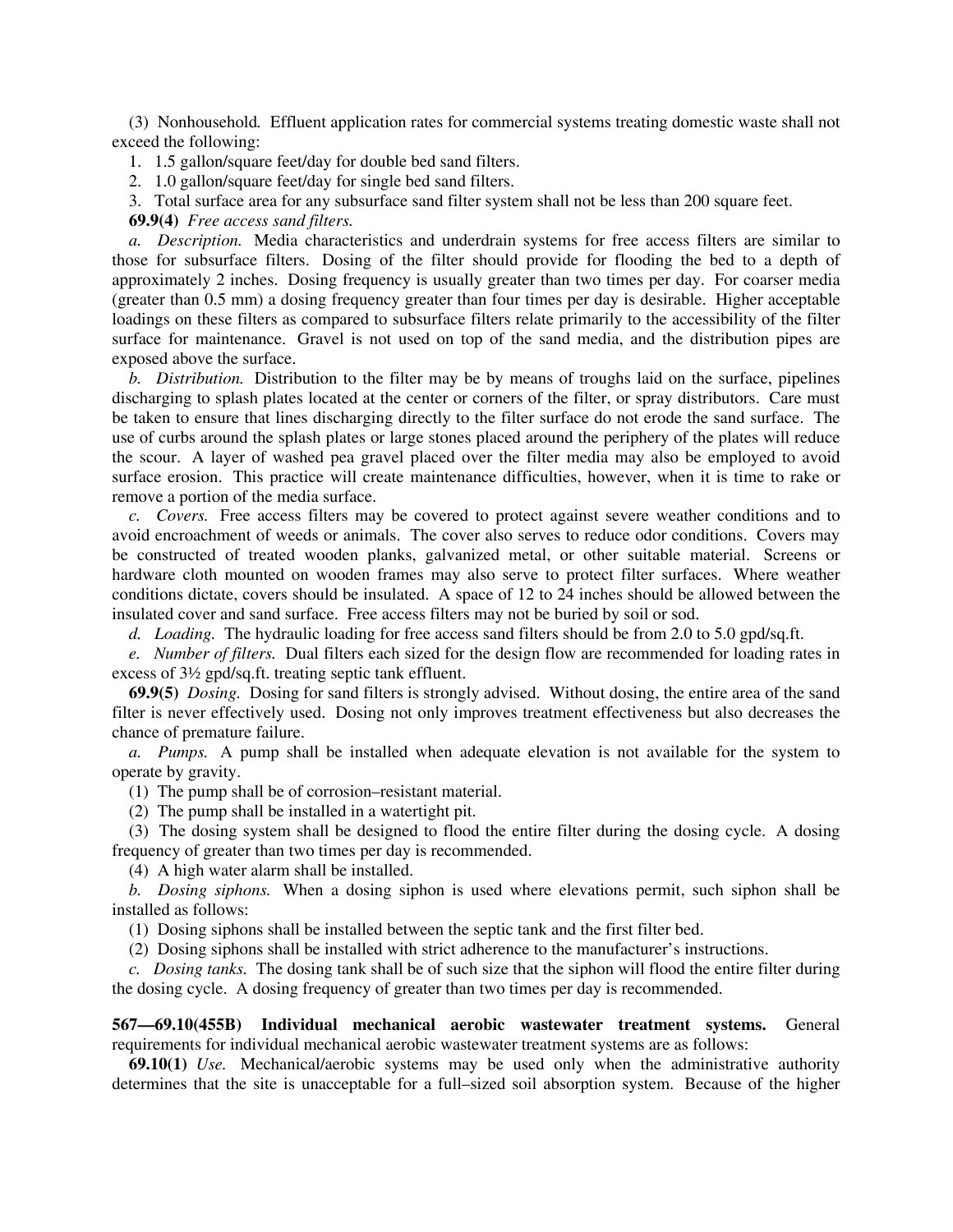maintenance requirements of mechanical/aerobic systems, preference should be given to sand filters, where conditions allow.

**69.10(2)** *Certification.*All individual mechanical aerobic wastewater treatment plants shall be certified by an ANSI–accredited third–party certifier to meet National Sanitation Foundation Standard 40, Class I, including appendices (May 1996).

**69.10(3)** *Installation and operation.*All individual mechanical aerobic wastewater treatment plants shall be installed, operated and maintained in accordance with the manufacturer's instructions and the requirements of the administrative authority. The aerobic plants shall have a minimum treatment capacity of 150 gallons per bedroom per day or 500 gallons, whichever is greater.

**69.10(4)** *Effluent treatment.*The effluent from individual mechanical aerobic wastewater treatment plants shall receive additional treatment through the use of intermittent sand filters, mound systems or subsurface absorption systems of a magnitude of half that prescribed in rule 69.6(455B), 69.7(455B) or 69.9(455B) or by discharge to a drip irrigation system as sized in 69.8(455B).

**69.10(5)** *Maintenance contract.* A maintenance contract with a manufacturer–certified technician shall be maintained at all times. Maintenance agreements and responsibility waivers shall be recorded with the county recorder and in the abstract of title for the premises on which mechanical aerobic treatment systems are installed. Mechanical aerobic units shall be inspected for proper operation at least twice a year on six month intervals.

**69.10(6)** *Effluent sampling.* Any open discharge from systems involving mechanical aeration shall have the effluent sampled twice a year at six–month intervals. (Beginning January 1, 2005, such sampling shall be done by a qualified sampler.) Tests shall be run twice a year on all samples for CBOD5 and *E. coli*, and once a year in the spring for TSS, as prescribed in 69.9(1).

# **567—69.11(455B) Constructed wetlands.**

### **69.11(1)** *General site design.*

*a.* Application. Constructed wetlands shall only be used where soil percolation rates at the site exceed 120 minutes per inch. Because of the higher maintenance requirements of constructed wetland systems, preference should be given to sand filters, where conditions allow.

*b.* Effluent treatment. The effluent from a constructed wetland shall receive additional treatment through the use of intermittent sand filters of a magnitude of half that prescribed in rule 69.9(455B).

*c.* Effluent sampling. Effluent sampling of constructed wetlands shall be performed twice a year at six–month intervals. (Beginning January 1, 2005, such sampling shall be done by a qualified sampler.) Tests shall be run on all parameters as required in 69.9(1).

*d.* Specifications given in these rules for constructed wetlands are minimal and may not be sufficient for all applications. Technical specifications are changing with experience and research. Other design information beyond the scope of these rules may be necessary to properly design a constructed wetland system.

## **69.11(2)** *Wetland design.*

*a. Depth.* The wetland shall be of a subsurface flow construction with a rock depth of 18 inches and a liquid depth of 12 inches.

*b. Materials.* Substrate shall be washed river gravel with a diameter of ¾ inch to 2½ inches. If crushed quarried stone is used, it must meet the criteria listed in 69.6(4)*"a."*

*c. Sizing and configuration.* Detention time shall be a minimum of seven days.

(1) Dimensions. This may be accomplished with trenches 16 to 18 inches deep (12 inches of liquid), 3 feet wide with 100 feet of length per bedroom. This may also be done with beds 16 to 18 inches deep with at least 300 square feet of surface area per bedroom. The bottom of each trench or bed must be level within  $\pm\frac{1}{2}$  inch.

(2) Configuration. Multiple trenches or beds in series should be used. Beds or trenches in series may be stepped down in elevation to fit a hillside application. If the system is on one elevation, it should still be divided into units by earthen berms at about 50 and 75 percent of the total length.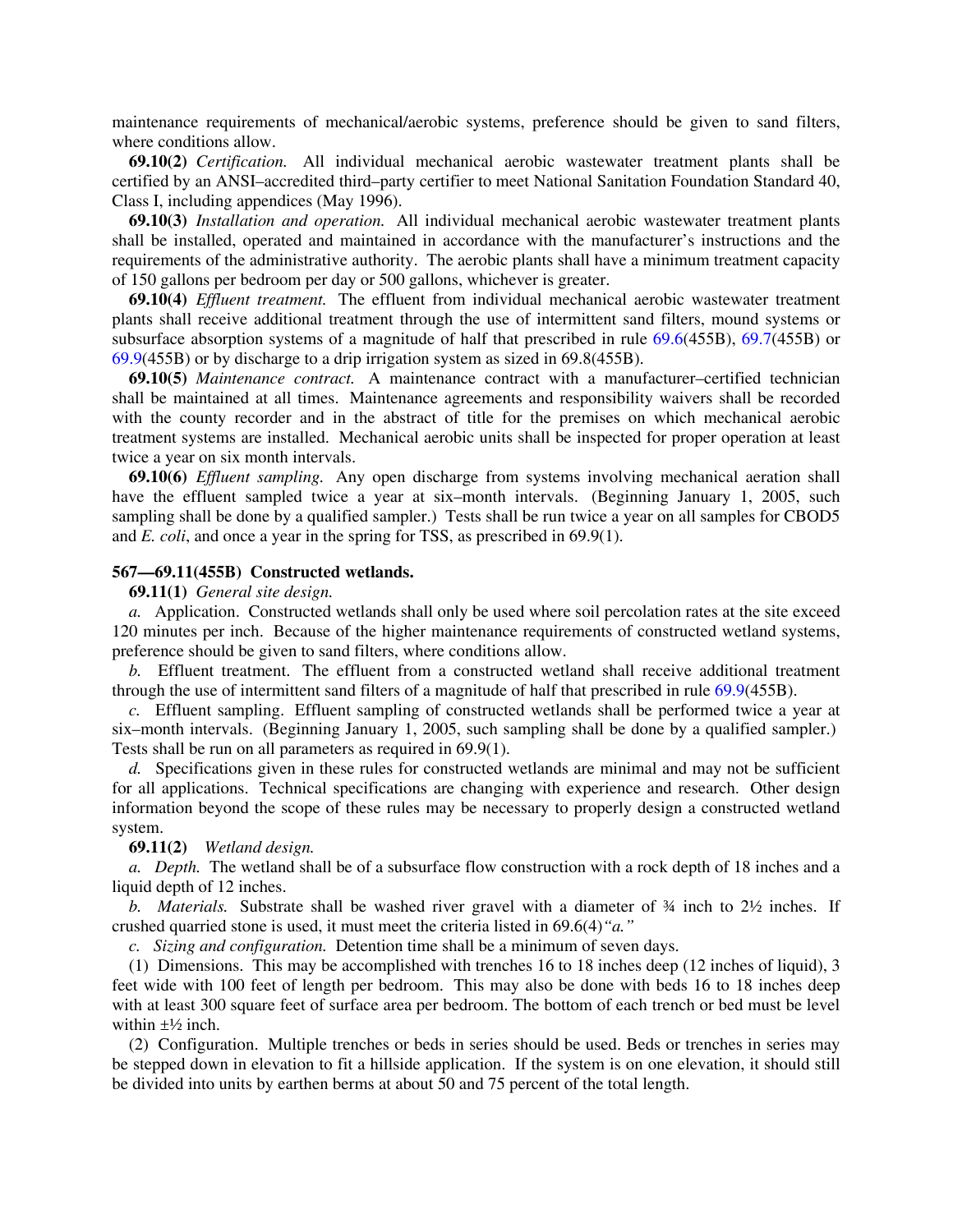(3) Unit connections. Each subunit shall be connected to the next with an overflow pipe (rigid sewer pipe) that maintains the water level in the first section. Protection from freezing may be necessary.

*d. Liner.* Wetlands shall be lined with a synthetic PVC or PE plastic liner 20 to 30 mils thick.

*e. Inlet pipe.* Effluent shall enter the wetland by a 4–inch pipe sealed into the liner. With beds, a header pipe shall be installed along the inlet side to distribute the waste.

*f. Protective berms.* Wetland system sites shall be bermed to prevent surface water from entering the trenches or beds.

### **69.11(3)** *Vegetation.*

*a. Setting plants.* Vegetation shall be established on the wetlands at time of construction. Twelve inches of rock is placed in each unit, the plants are set, then the final 4 to 6 inches of rock is placed.

*b. Plant species.* Only indigenous plant species shall be used, preferably collected within a 100–mile radius of the site. Multiple species in each system are recommended. Preferred species include, but are not limited to:

(1) Typha latifolia – Common cattail

(2) Typha angustifolia – Narrow leaf cattail

(3) Scirpus spp. – Bullrush

(4) Phragmites communis – Reed

*c. Plant establishment.* Transplantation is the recommended method of vegetation establishment. For transplanting, the propagule should be transplanted, at a minimum, on a 2–foot grid. The transplants should be fertilized, preferably with a controlled–release fertilizer such as Osmocote 18–5–11 for fall and winter planting,  $18-6-12$  for spring planting, and  $19-6-12$  for summer planting. Trenches or beds should be filled with fresh water immediately.

*d. Plant management.* In the late fall the vegetation shall be mown and the detritus left on the wetland surface as a temperature mulch. In the early spring the mulch shall be removed and disposed of to allow for adequate bed aeration.

### **567—69.12(455B) Waste stabilization ponds.**

**69.12(1)** *General requirements.*Waste stabilization ponds may be used if designed and constructed in accordance with the following criteria and provided the effluent is discharged in accordance with the requirements of the general NPDES permit listed in rule 69.2(455B). A septic tank sized according to rule 69.5(455B) shall precede a waste stabilization pond.

**69.12(2)** *Location.*Waste stabilization ponds must meet the following separation distances:

*a.* 1,000 feet from the nearest inhabitable residence, commercial building, or other inhabitable structure. If the inhabitable or commercial building is the property of the owner of the proposed treatment facility, or there is written agreement with the owner of the building, this separation criterion shall not apply. Any such written agreement shall be filed with the county recorder and recorded for abstract of title purposes, and a copy submitted to the department.

*b.* 1,000 feet from public shallow wells.

- *c.* 400 feet from public deep wells.
- *d.* 400 feet from private wells.
- *e.* 400 feet from lakes and public impoundments.
- *f.* 25 feet from property lines and rights–of–way.

**69.12(3)** *Size.*

*a. Dimensions.* Ponds shall have a length not exceeding three times the width.

*b. Capacity.* When domestic sewage from a septic tank is to be discharged to a waste stabilization pond, the capacity of the pond shall be equivalent to 180 times the average daily design flow.

*c. Depth.* The wastewater depth for a waste stabilization pond shall be uniform and 3 feet to 5 feet.

*d. Freeboard.* A minimum freeboard of 2 feet shall be maintained at all times.

**69.12(4)** *Embankments*.

*a. Seal.* Embankments shall be constructed of impermeable materials and shall be compacted. The bottom of the waste stabilization pond shall be cleared and leveled to the required elevation and shall be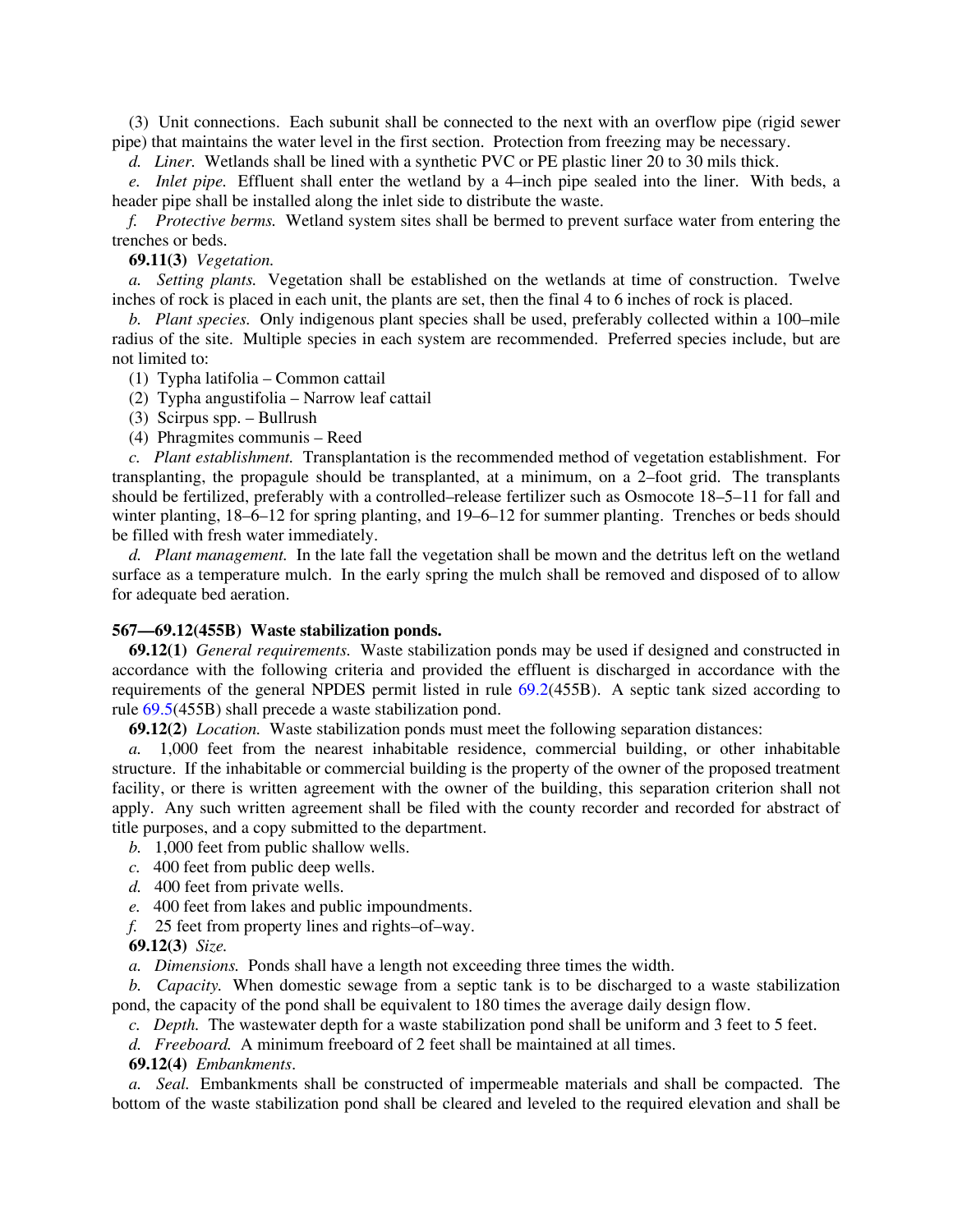lined with an impermeable natural or man–made material. Seepage loss through the sides and bottom shall be less than 1/16 inch per day.

*b. Slopes.* Inside embankment slopes shall be 3 horizontal to 1 vertical. Outside embankments shall be at least 3:1.

*c. Berm top.* Berm tops shall be at least 4 feet wide.

*d. Cover.* Embankments shall be seeded from the outside toe to the inside high water line. From the high water line down the embankment diagonally about 5 feet shall be rip–rapped for erosion and vegetation control.

**69.12(5)** *Inlet and outlet structures.*

*a. Inlet.* The inlet shall be placed no higher than 12 inches above the bottom of the pond. It shall discharge near the middle of the pond at a point opposite the overflow structure and onto a concrete splash plate at least 2 feet square.

*b. Outlet.* The outlet pipe shall withdraw water from a submerged depth of at least 1 foot. The intake for the outlet pipe shall be 3 to 5 feet from the embankment.

*c. Separation.* The inlet and outlet should be separated to the maximum extent possible, ideally by a berm or baffle constructed in the lagoon to prevent short–circuiting.

**69.12(6)** *Drainage*.All surface water shall be diverted away from the waste stabilization pond.

**69.12(7)** *Discharge.*

*a. Controlled discharge.* If the pond is designed for open discharge, it must be discharged under controlled conditions. The effluent must be tested before discharge, and effluent quality must be less than 25 mg/L of CBOD5 and less than 25 mg/L of TSS. Another test must be taken during discharge with the same results. Pond discharge is permitted only in spring and fall when stream flows are highest.

*b. Continuous discharge.* If the pond is to have an unlimited continuous discharge, the effluent shall receive additional treatment through the use of intermittent sand filters, mound systems or subsurface absorption systems of a magnitude of half that prescribed in rules 69.6(455B), 69.7(455B) and 69.9(455B). Under continuous discharge, effluent sampling shall be as required for constructed wetlands as outlined in 69.11(1)*"c."*

### **69.12(8)** *Maintenance*.

*a. Fencing.* All waste stabilization ponds are to be fenced adequately to prevent entrance of livestock and to discourage entrance by people into the area. Signs shall be posted warning of possible health and safety hazards.

*b. Vegetation.* Vegetation on the top and sides of the berm shall be kept mown. No trees shall be allowed to become established.

**567—69.13(455B) Requirements for impervious vault toilets.** All impervious vault toilets hereafter constructed or required by the administrative authority to be reconstructed shall comply with the following requirements:

**69.13(1)** *Location.*Impervious vault toilets shall be located in accordance with the distances given in Table I, rule 69.3(455B) for the closed portion of the treatment system.

**69.13(2)** *Construction*.The vault shall be constructed of reinforced, impervious concrete at least 4 inches thick. The superstructure including floor slab, seat, seat cover, riser and building shall comply with good design and construction practices to provide permanent safe, sanitary facilities. The vault shall be provided with a cleanout opening fitted with a fly–tight cover.

**69.13(3)** *Disposal.* Wastewater from impervious vault toilets shall be disposed of at a public sewage treatment facility.

**567—69.14(455B) Requirements for portable toilets.** All portable toilets shall be designed to receive and retain the wastes deposited in them and shall be located and maintained in a manner that will prevent the creation of any nuisance condition. Disposal of waste from portable toilets shall be at a public sewage treatment facility.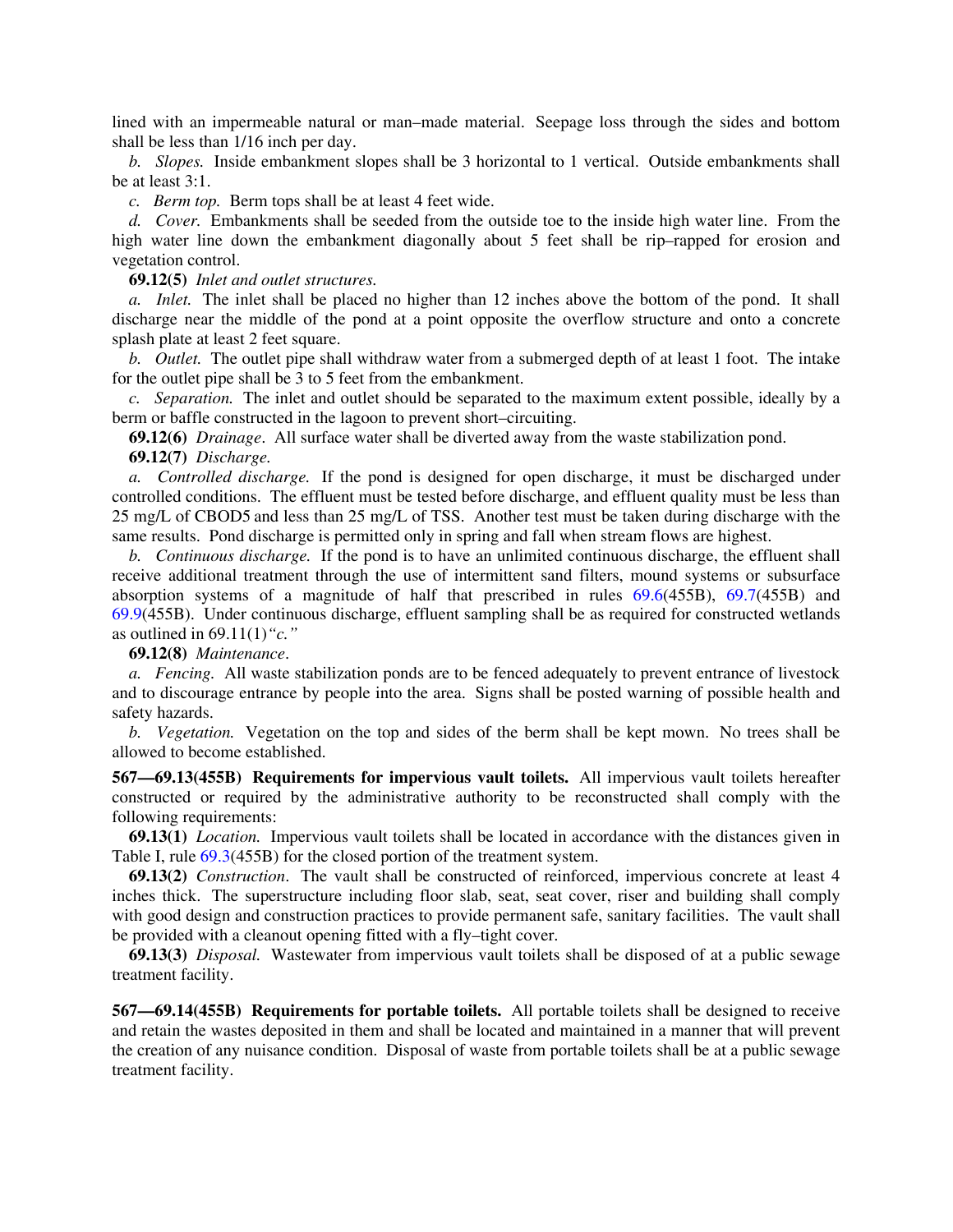**567—69.15(455B) Requirements for chemical toilets.** All chemical toilets shall comply with the following requirements:

**69.15(1)** *Tank*.Chemical toilets for use in isolated residences shall have a receptacle of smooth, impervious material that is resistant to chemicals and easily cleanable.

**69.15(2)** *Vent.*When vents are required for chemical toilets, they shall be of durable corrosion– resistant material installed in a professional manner.

**69.15(3)** *Mixing and chemical charge.*The fixture shall be equipped with a mixing device and shall be charged with the proper concentration of bactericidal chemical or chemicals. Chemical recharges shall be added and mixed with the contents when necessary to maintain sufficient solution strength and to suppress odors.

**69.15(4)** *Toilet rooms.*Chemical toilets shall be located in toilet rooms which are well lighted, ventilated and maintained in a nuisance–free condition.

**69.15(5)** *Final disposal of receptacle contents.*The receptacle contents shall be disposed of in accordance with the requirements of 567—Chapter 68. The recommended method of disposal is discharging to a municipal sewage treatment facility.

**567—69.16(455B) Other methods of wastewater disposal.** Other methods or types of private wastewater treatment and disposal systems shall be installed only after plans and specifications for each project have been approved by the administrative authority.

# **567—69.17(455B) Disposal of septage from onsite wastewater treatment and disposal systems.**

**69.17(1)** The collection, storage, transportation and disposal of all septage shall be carried out in accordance with the requirements in 567—Chapter 68.

**69.17(2)** Commercial septic tank cleaners.Individual administrative authorities shall enforce the licensing program for commercial septic tank cleaners in accordance with the requirements of 567— Chapter 68.

## **567—69.18(455B) Alternative or innovative onsite wastewater treatment and disposal systems.**

**69.18(1)** *Design requirements*.Alternative or innovative systems are to be designed and operated in accordance with approved standards and operating procedures established by individual administrative authorities.

*a.* Plans and specifications, meeting all applicable rule requirements, should be prepared and submitted to the administrative authorities by a licensed professional engineer. Included with the engineering submittal should be adequate supporting data relating to the effectiveness of the proposed system.

*b.* For systems designed to discharge treated effluent into waters of the state, it will be necessary to obtain a Notice of Intent to fall under the requirements of NPDES General Permit No. 4. The administrative authority is responsible for determining that the requirements of the permit are met including the monitoring program.

*c.* Administrative authorities should prepare for signature an enforceable agreement to be placed on record which would require that present and future system owners meet all applicable rule requirements. In the event of noncompliance, the administrative authority shall require that adequate steps be taken by the system owner to bring the system into compliance.

*d.* Wastewater management districts may be formed for the purpose of providing specialized control of on–site wastewater treatment and disposal systems located in certain problem areas or in intensive development areas. Formation of such wastewater management districts shall be coordinated under the guidance of the administrative authority and shall meet all applicable rule requirements.

**69.18(2)** Reserved.

**567—69.19(455B) Variances.** Variances to these rules may be granted by the department of natural resources or the administrative authority provided sufficient information is submitted to substantiate the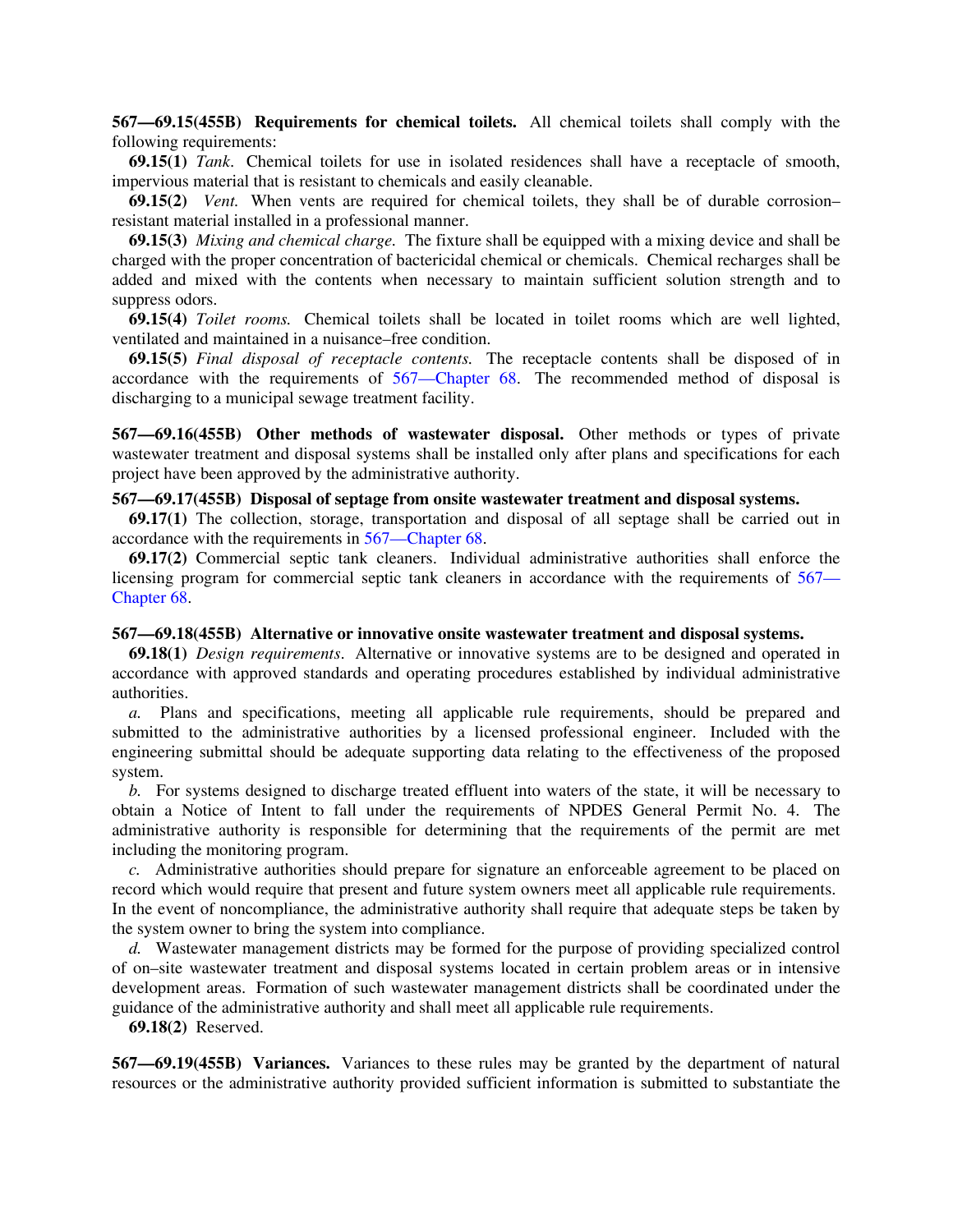need and propriety for such action. Applications for variances and justification shall be in writing and copies filed with the department.

These rules are intended to implement Iowa Code chapter 455B, division III, part 1. Appendix A

|                         | Estimates of Nonhousehold Domestic Sewage Flow F | -rr-<br>Gallons per day per unit    |         |
|-------------------------|--------------------------------------------------|-------------------------------------|---------|
|                         |                                                  | Average                             | Maximum |
| Source of use for       | (units)                                          | (Secondary                          | (Septic |
| sewage unit             |                                                  | treatment unit                      | tank)   |
|                         |                                                  | sizing)                             |         |
| Dwelling units          |                                                  |                                     |         |
|                         |                                                  | 50                                  | 60      |
| Hotels or luxury motels | (Each guest)                                     |                                     |         |
|                         | (Add per                                         | 11                                  | 13      |
|                         | employee)                                        |                                     |         |
| <sub>or</sub>           | (Per square foot)                                | 0.26                                | 0.3     |
| Discount motels         | (Each guest)                                     | 30                                  | 40      |
|                         | (Add per                                         | 11                                  | 13      |
|                         | employee)                                        |                                     |         |
| or                      | (Per square foot)                                | 0.22                                | 0.46    |
| Rooming house           | (Each resident)                                  | 40                                  | 50      |
|                         | (Add per                                         | 2.5                                 | 4.0     |
|                         | nonresident meal)                                |                                     |         |
| Commercial/Industrial   |                                                  |                                     |         |
| Retail stores           | (Per square foot                                 | 0.1                                 | 0.15    |
| of sales area)          |                                                  |                                     |         |
| or                      | (Each customer)                                  | 2.5                                 | 5       |
|                         | (Plus each                                       | 11                                  | 15      |
|                         | employee)                                        |                                     |         |
| or                      | (Each toilet room)                               | 530                                 | 630     |
| Offices                 | (Each employee)                                  | 15                                  | 18      |
| <b>or</b>               | (Per square foot)                                | 0.1                                 | 0.25    |
| Medical offices         | (Per square foot)                                | 0.6                                 | 1.6     |
| Industrial buildings    | (Each employee)                                  | 15                                  | 20      |
|                         | (Does not include process ware or cafeteria)     |                                     |         |
| Construction camp       | (Each employee)                                  | 15                                  | 20      |
| Visitor center          | (Each visitor)                                   | 5                                   | 20      |
| Laundromat              | (Each machine)                                   | 580                                 | 690     |
| or                      | (Each load)                                      | 50                                  | 50      |
| or                      | (Per square foot)                                | 2.2                                 | 2.9     |
| Barber shops            | (Per chair)                                      | 55                                  | 80      |
| Beauty shops            | (Per station)                                    | 270                                 | 300     |
| Car washes              | (Per inside square foot)                         | 5                                   | 10      |
|                         | (Does not include car wash water)                |                                     |         |
| LAC 4/8/98, 9/27/06     |                                                  |                                     |         |
|                         |                                                  | Gallons per day per unit<br>Average | Maximum |
| Source of use for       | (units)                                          | (Secondary                          | (Septic |

treatment unit

tank)

sizing)

sewage unit

Estimates of Nonhousehold Domestic Sewage Flow Rates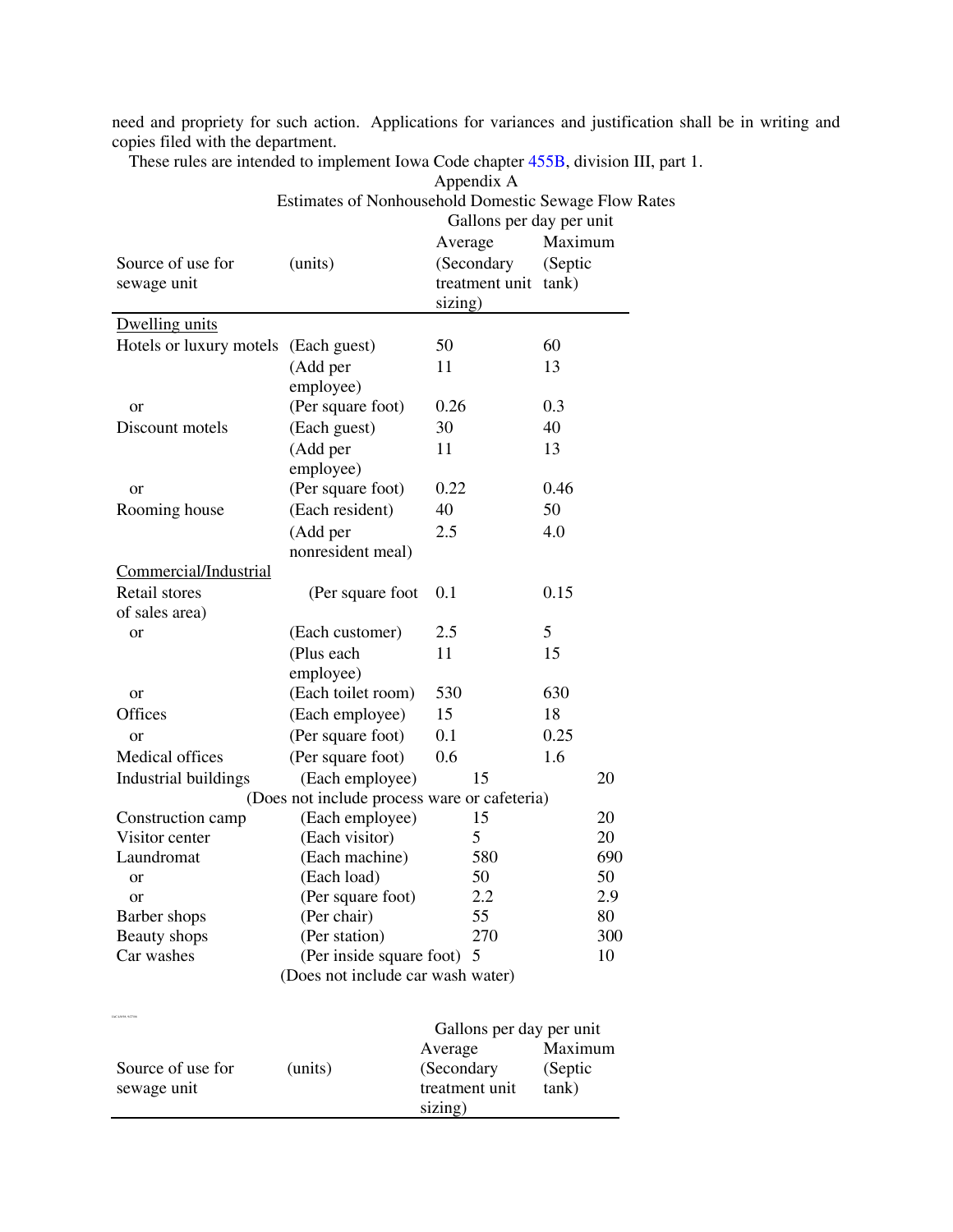|                            | <b>Eating and Drinking Establishments</b>         |                          |           |
|----------------------------|---------------------------------------------------|--------------------------|-----------|
| Restaurant                 | (Per meal)                                        | 2.5                      | 4.0       |
|                            | (Does not include bar or lounge)                  |                          |           |
| or                         | (Each seat)                                       | 24                       | 40        |
|                            | (Plus add for each                                | 11                       | 13        |
|                            | employee)                                         |                          |           |
| Dining hall                | (Per meal)                                        | 2.5                      | 4.0       |
| Coffee shop                | (Each customer)                                   | 2.0                      | 2.5       |
|                            | (Add per employee)                                | 11                       | 13        |
| Cafeteria                  | (Each customer)                                   | 2.0                      | 2.5       |
|                            | (Add per employee)                                | 11                       | 13        |
| Drive-in                   | (Per car stall)                                   | 110                      | 145       |
| Bar or lounge              | (Each customer)                                   | 2.0                      | 5.5       |
|                            | (Add per employee)                                | 13                       | 16        |
| <b>or</b>                  | (Per seat)                                        | 32                       | 40        |
| Country clubs              | (Per member)                                      | 22                       | 22        |
| (no meals)                 |                                                   |                          |           |
| or                         | (Per member)                                      | 105                      | 130       |
|                            | (Meals and showers)                               |                          |           |
| or                         | (Per member in                                    | 75                       | 100       |
|                            | residence)                                        |                          |           |
| <b>Resorts</b>             |                                                   |                          |           |
| Housekeeping               | (Per person)                                      | 42                       | 50        |
| cabin                      |                                                   |                          |           |
| Lodge                      | (Per person)                                      | 53                       | 74        |
| Parks/swimming (Per guest) |                                                   | 10                       | 13        |
| pools                      |                                                   |                          |           |
| Picnic parks               | (Per guest)                                       | 5                        | 10        |
| with toilet only           |                                                   |                          |           |
| Movie theaters             | (Per guest)                                       | 2.5                      | 4.0       |
| Drive-in                   | (Per space)                                       | 3                        | 5         |
| theaters                   |                                                   |                          |           |
| <b>Skating</b>             | (Per customer)                                    | 7                        | 10        |
| rink/dance hall            |                                                   |                          |           |
| Bowling lanes              | (Per lane)                                        | 133                      | 200       |
| Transportation             |                                                   |                          |           |
| Airport, bus or            | (Per passenger)                                   | 2.5                      | 4         |
| rail depot                 |                                                   |                          |           |
| or                         | (Per square foot)                                 | 3.33                     | 6.5       |
| or                         | (Per public restroom)                             | 500                      | 630       |
| Auto service               | (Each vehicle served)                             | 11                       | 13        |
| station                    |                                                   |                          |           |
|                            | (Add per employee)                                | 13<br>0.25               | 16<br>0.6 |
| or                         | (Per inside square foot)<br>(Per public restroom) | 500                      | 630       |
| or                         |                                                   |                          |           |
|                            |                                                   |                          |           |
|                            |                                                   | Gallons per day per unit |           |
|                            |                                                   | Average                  | Maximum   |
| Source of use for          | (units)                                           | (Secondary               | (Septic   |

treatment unit

 $tank)$ 

sewage unit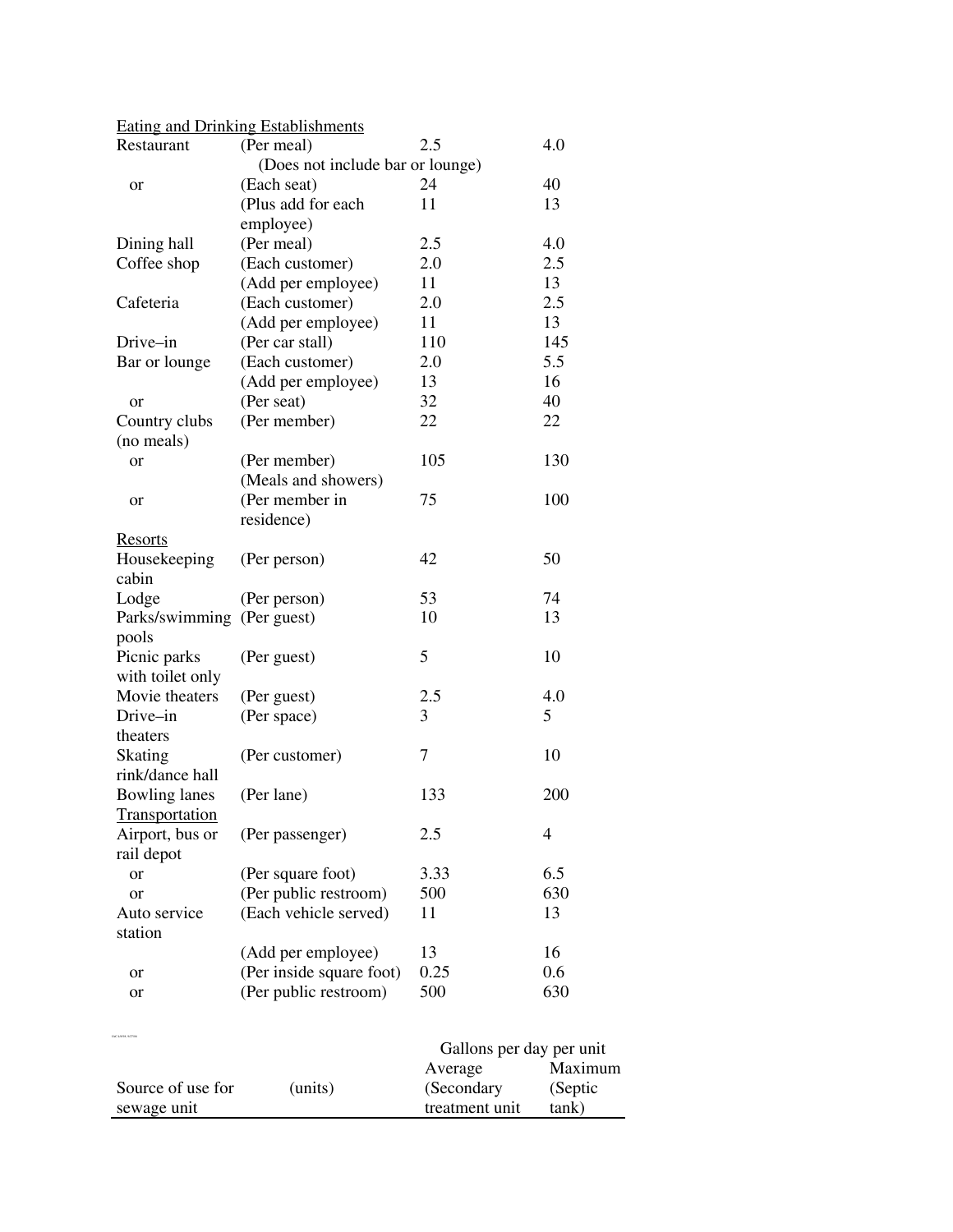|                                         |                                                 | sizing) |      |
|-----------------------------------------|-------------------------------------------------|---------|------|
| Institutional                           |                                                 |         |      |
| Hospitals                               | (Each medical bed)                              | 175     | 250  |
|                                         | (Add per employee)                              | 10      | 16   |
| Mental institution (Each bed)           |                                                 | 105     | 175  |
|                                         | (Add per employee)                              | 10      | 16   |
| Prison or jail                          | (Each inmate)                                   | 120     | 160  |
|                                         | (Add per employee)                              | 10      | 16   |
| Nursing home                            | (Each resident)                                 | 93      | 145  |
|                                         | (Add per employee)                              | 10      | 16   |
| Schools and<br>Churches                 |                                                 |         |      |
| School                                  | (Per student) (No gym,<br>cafeteria or showers) | 10      | 17   |
|                                         | (Per student) (Cafeteria<br>only)               | 16      | 17   |
|                                         | (Per student) (Cafeteria,<br>gym<br>& showers)  | 20      | 30   |
| Boarding school                         | (Per student)                                   | 75      | 115  |
| Churches                                | (Per member)                                    | 0.14    | 0.86 |
|                                         | (Add for each kitchen<br>meal)                  | 1       | 1    |
|                                         | (Add per Sunday school<br>student)              | 0.14    | 0.86 |
| Recreational                            |                                                 |         |      |
| Campground/with (Per person)<br>hookups |                                                 | 32      | 40   |
| or                                      | (Per site with central<br>bath)                 | 100     | 100  |
|                                         | (Per site)                                      | 50      | 75   |
|                                         | (Add for dump station w/ 13<br>hookup)          |         | 16   |
| Day camp (no<br>meals)                  | (Per person)                                    | 13      | 16   |
| Weekly overnight (Per member)<br>camp   |                                                 | 33      | 33   |

# Appendix B Percolation Test Procedure

(1) A minimum of three test holes distributed evenly over the proposed lateral field is required.

(2) Percolation test holes shall be 4 to 12 inches in diameter and to the same depth as the proposed absorption trenches (not to exceed 36 inches in depth).

(3) Sides and bottoms of the test holes shall be scratched or roughened to provide a natural surface. All loose material shall be removed from each hole.

(4) The bottoms of the test holes shall be covered with approximately 2 inches of rock to protect the bottom from scouring action when the water is added.

(5) The hole shall be filled with at least 12 inches of clean water and this depth shall be maintained for at least 4 hours and preferably overnight if clay soils are present. It is important that the soil be allowed